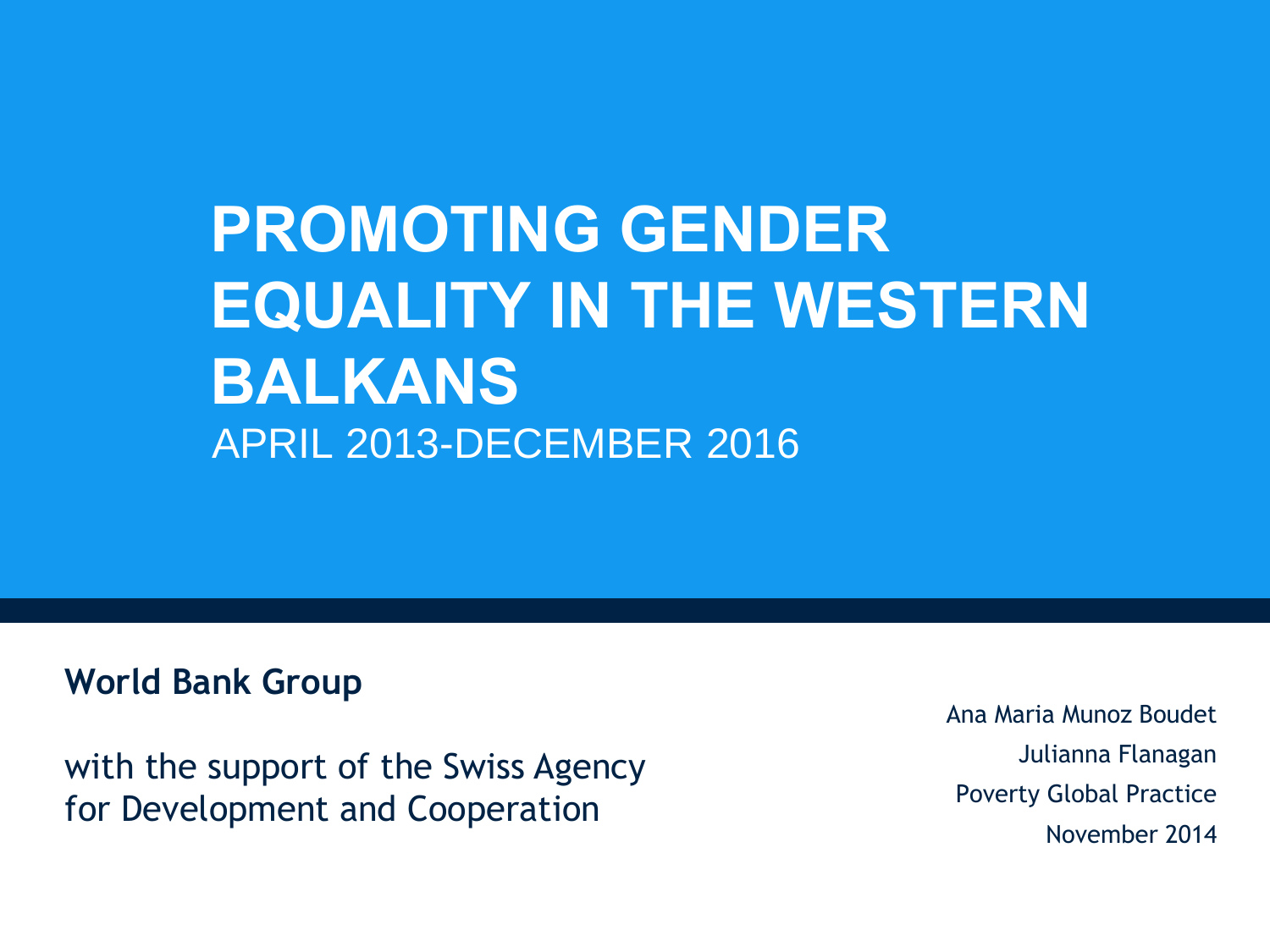# Program Goals

- $\checkmark$  Promoting gender equality by strengthening the knowledge base and evidence on gender disparities.
- $\checkmark$  Creating an evidence base for policy design for government, donor and civil society interventions
- $\checkmark$  Understanding the underlying constraints from markets, formal institution and household-level to women's access to economic opportunities.
	- Country focus: Bosnia and Herzegovina, Kosovo, Macedonia, and Serbia
	- Implementation: Partnership with relevant country stakeholders

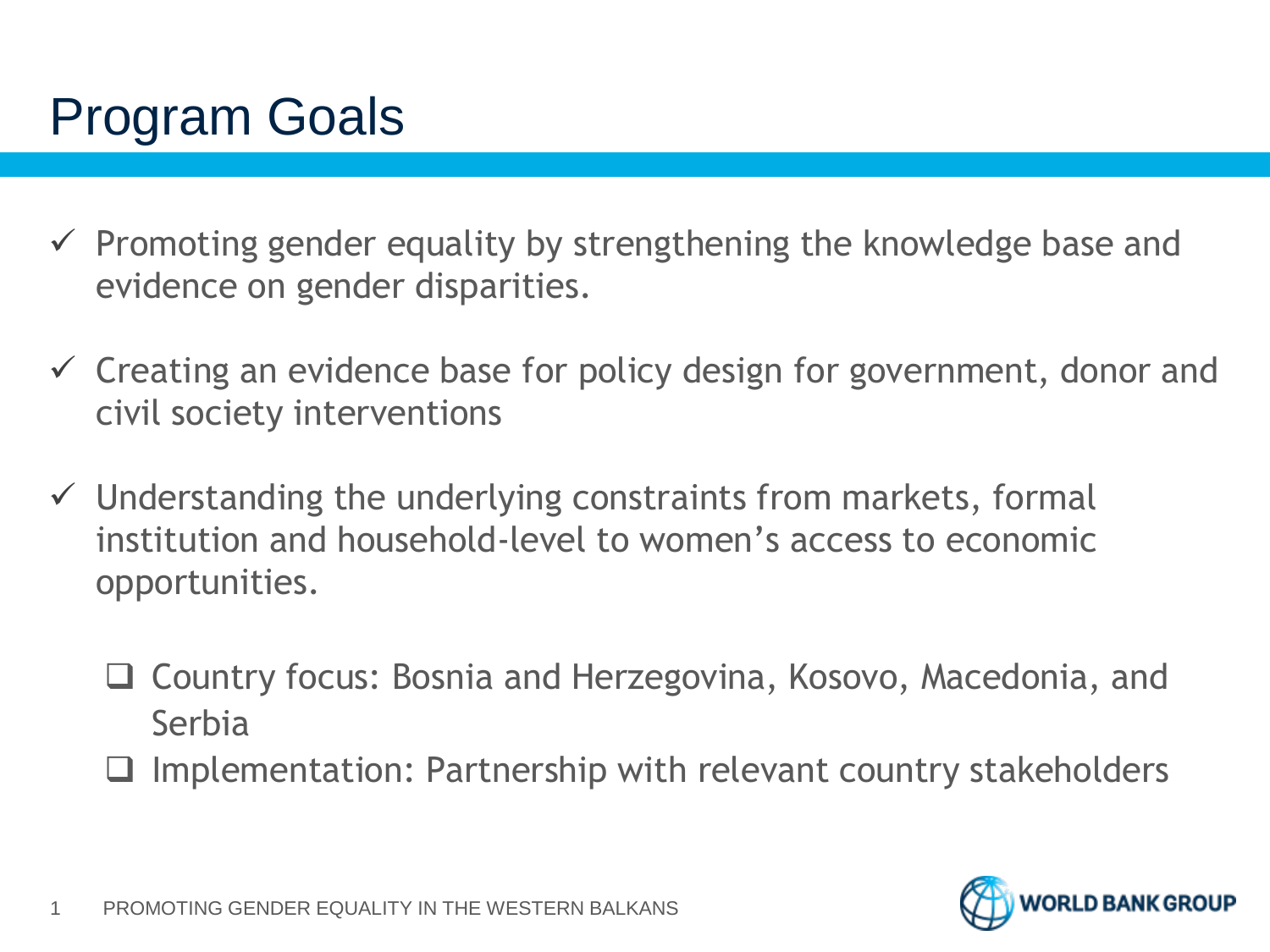# Actions to Promote Gender Equality

Three areas for action:

Actions at 6 different levels:

- $\checkmark$  Creating Knowledge
- $\checkmark$  Innovating
- $\checkmark$  Facilitating Knowledge Sharing
- $\checkmark$  Regional analyses
- $\checkmark$  Country-specific analyses
- $\checkmark$  New data collection
- $\checkmark$  Piloting and/or evaluating interventions
- $\checkmark$  Conferences and workshops
- $\checkmark$  Networks

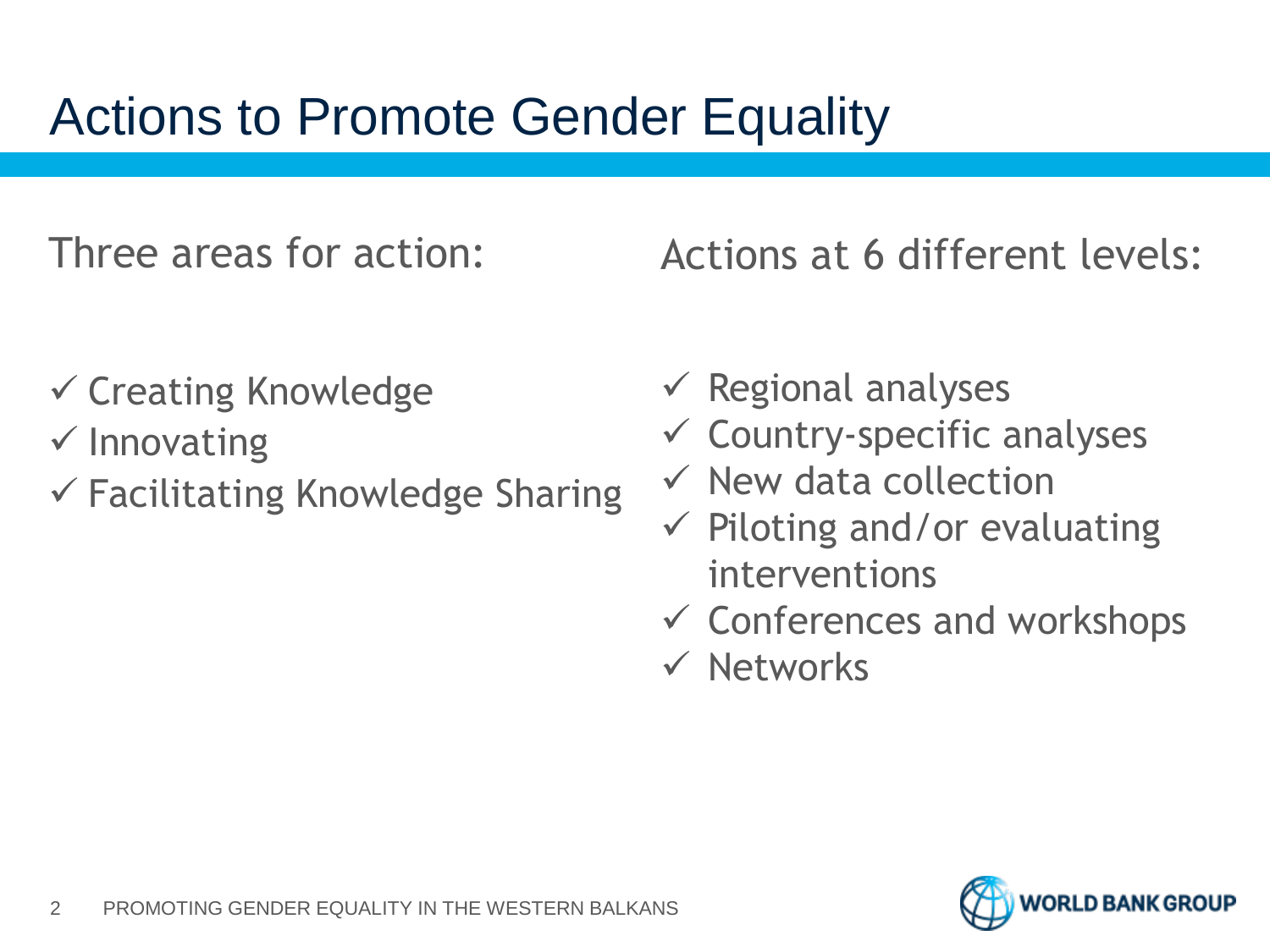# Actions to Promote Gender Equality: Regional Work

| <b>Creating Knowledge</b>                                                   | Innovating                                                                                                                                                                                        | <b>Facilitating Knowledge</b><br><b>Sharing</b>                                                                             |
|-----------------------------------------------------------------------------|---------------------------------------------------------------------------------------------------------------------------------------------------------------------------------------------------|-----------------------------------------------------------------------------------------------------------------------------|
| Research on productivity losses<br>from labor market gender<br>inequalities | <b>Greater than Leadership</b><br><b>Training in the Western</b><br><b>Balkans for private and</b><br>public collaboration to<br>increase women's economic<br>opportunities (Budva, June<br>2014) | 'What works for women in the<br>Western Balkans': compendium<br>of interventions on women's<br>economic empowerment         |
| Child/elderly care demand and<br>supply assessment                          |                                                                                                                                                                                                   | Regional conference on <i>Investing</i><br>in Women's Employment in the<br>Western Balkans (Belgrade,<br>Serbia, May, 2014) |

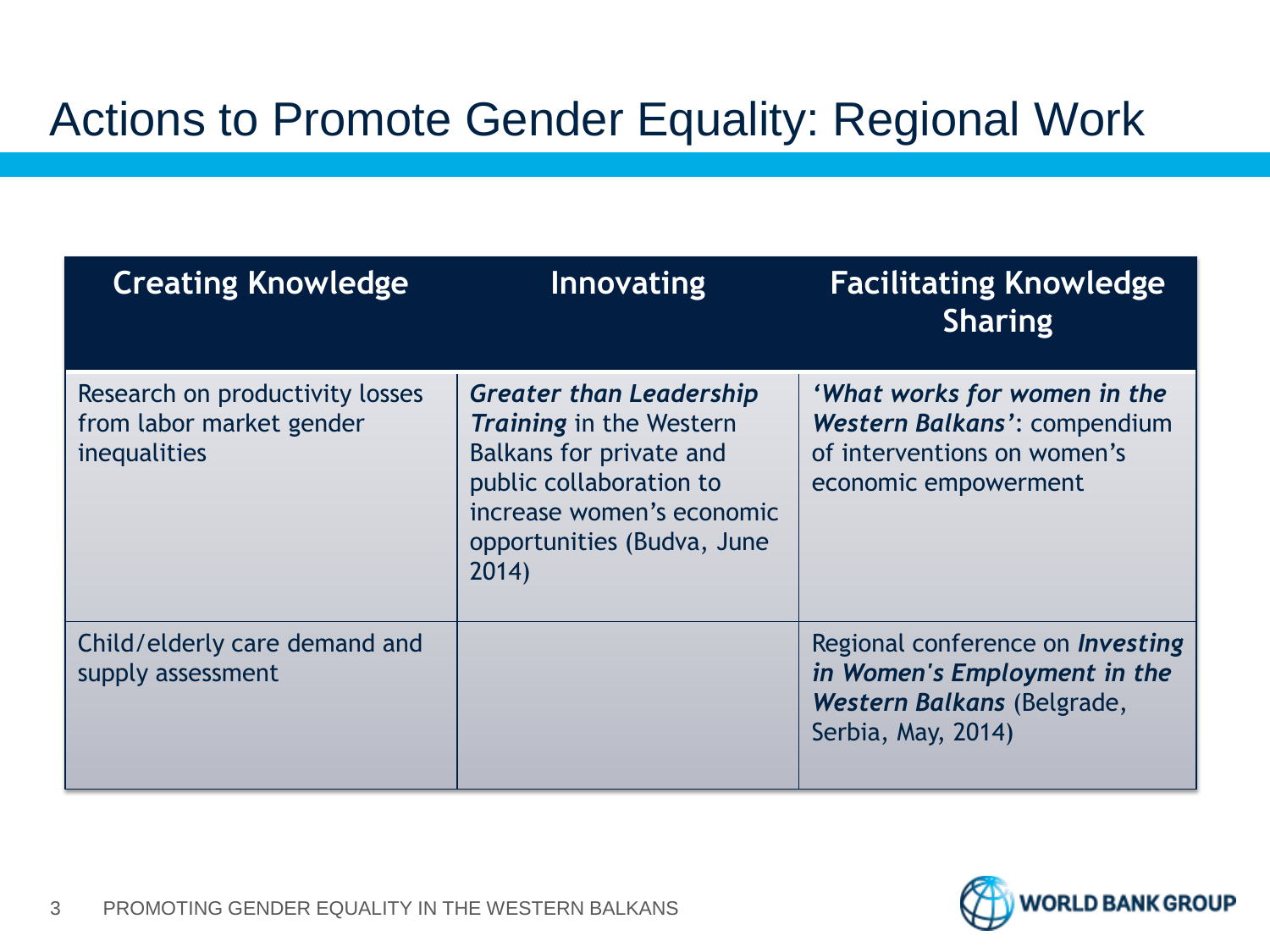## Actions to Promote Gender Equality: Country Level Work

| <b>Creating Knowledge</b>                                                                 | Innovating                                                                 |
|-------------------------------------------------------------------------------------------|----------------------------------------------------------------------------|
| Skills Toward Employment and Productivity<br>(STEP) Measurement Study<br>Serbia<br>Kosovo | Macedonia: Changing students Mindsets -<br>Socio-emotional skills pilot    |
|                                                                                           | Bosnia and Herzegovina: Jobs and<br>economic mobility, a qualitative study |

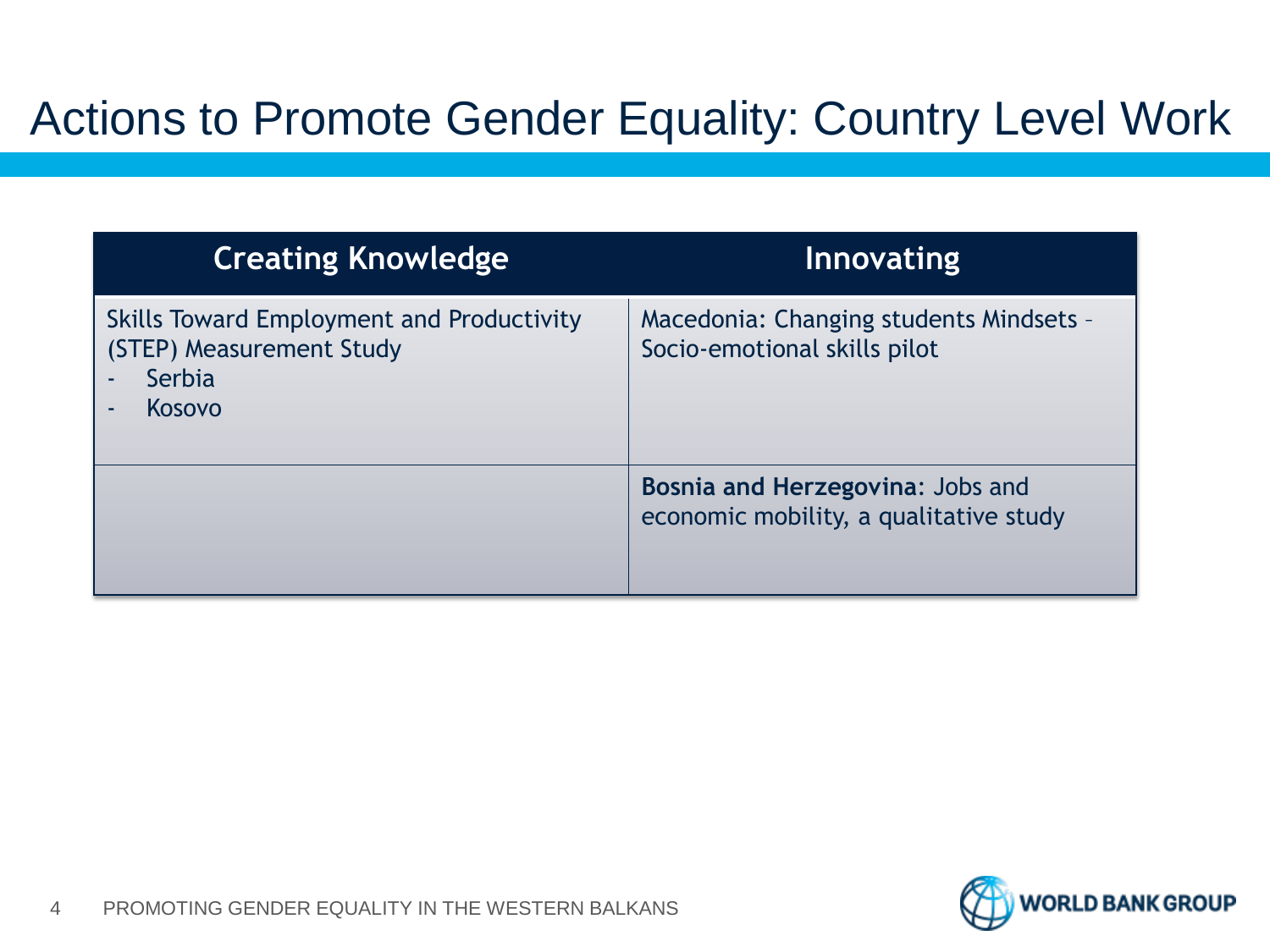

## (what have we learned to date)

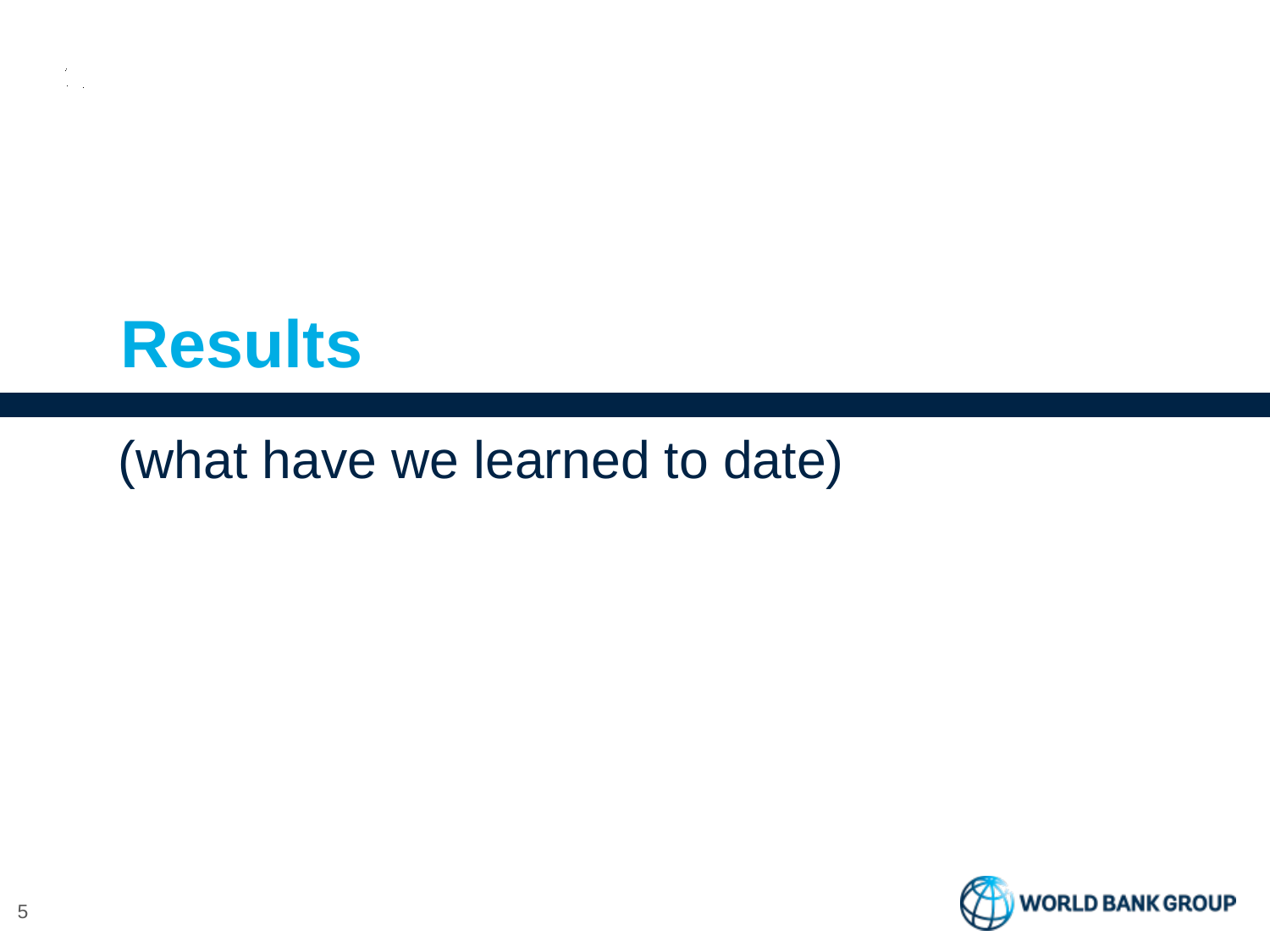# Cost of Labor Market Gender Gaps

- Macroeconomic model to examine the quantitative effects of gender gaps on aggregate productivity and income per capita
- Using the model proposed in Cuberes and Teignier (2014) where:
	- Agents (men and women) choose between being workers, selfemployed or employers
	- Women face several restrictions in the labor market (segregation, exclusion, lower wages).
	- If a qualified woman does not participate, the outcomes of whoever takes her place are lower

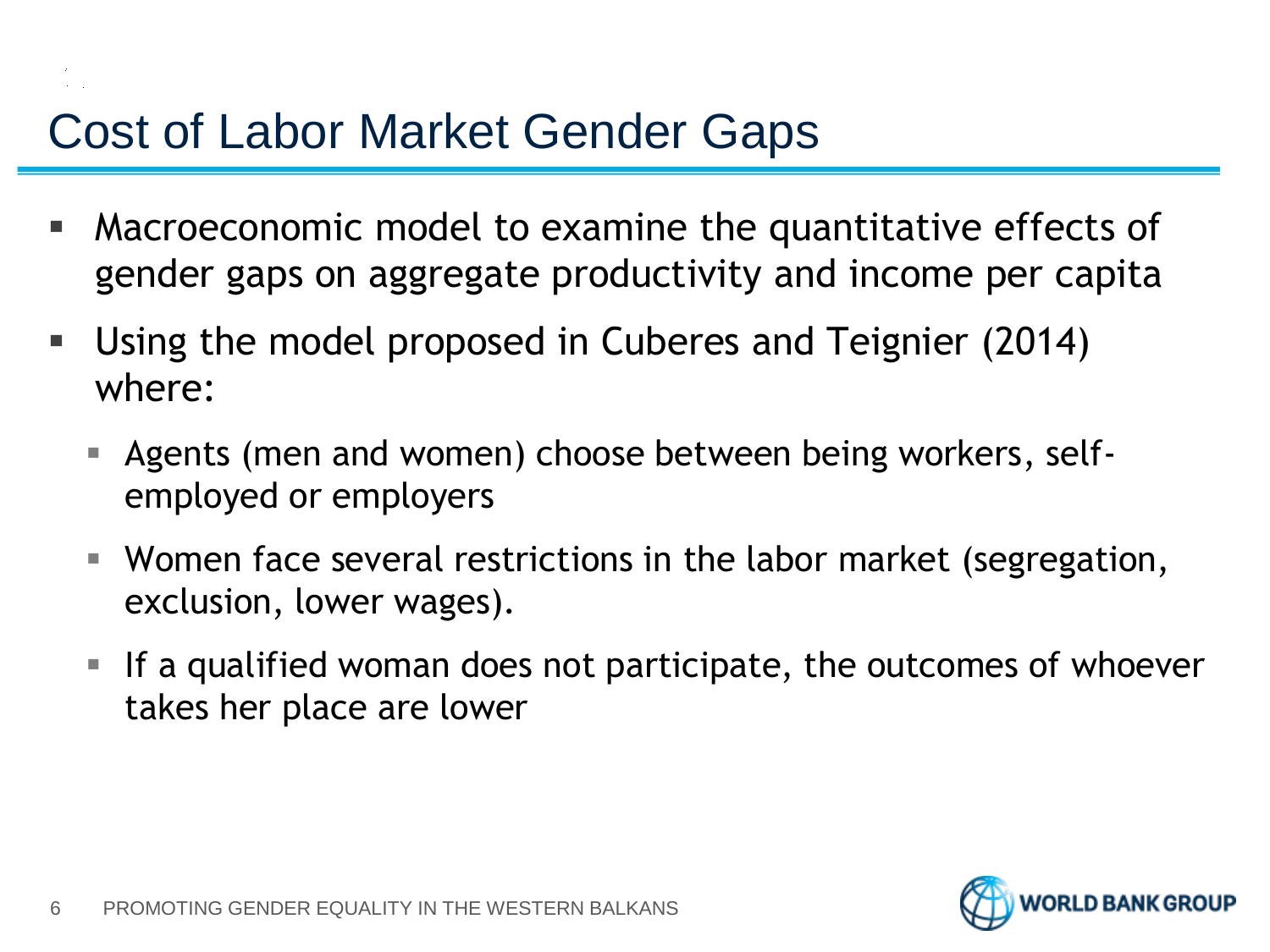# **Cost of Labor Market Gender Gaps**



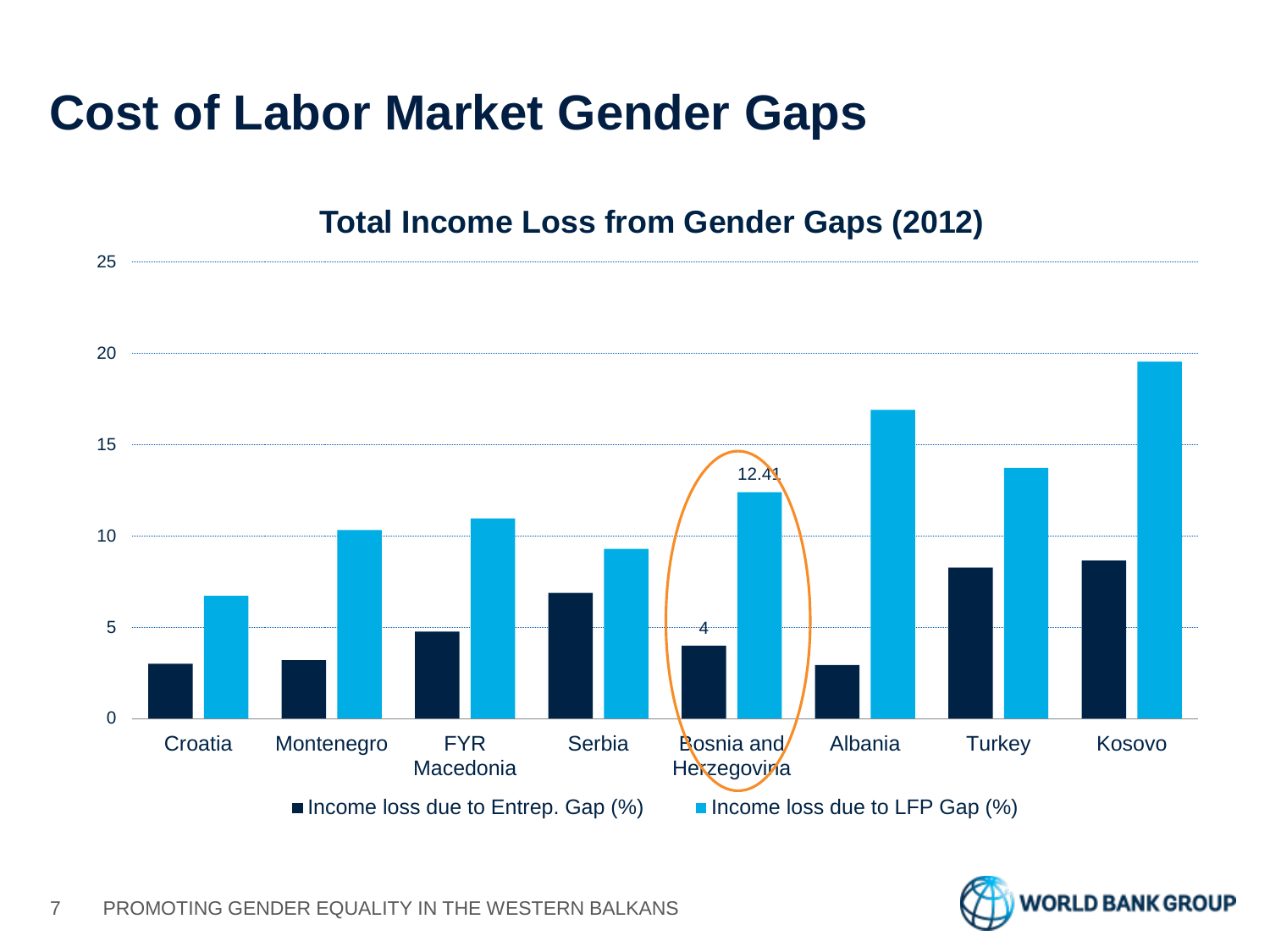#### **Cost of Labor Market Gender Gaps: Affect women in their most productive years**

#### **Total Income Loss from Gender Gaps by Age Group**



8 PROMOTING GENDER EQUALITY IN THE WESTERN BALKANS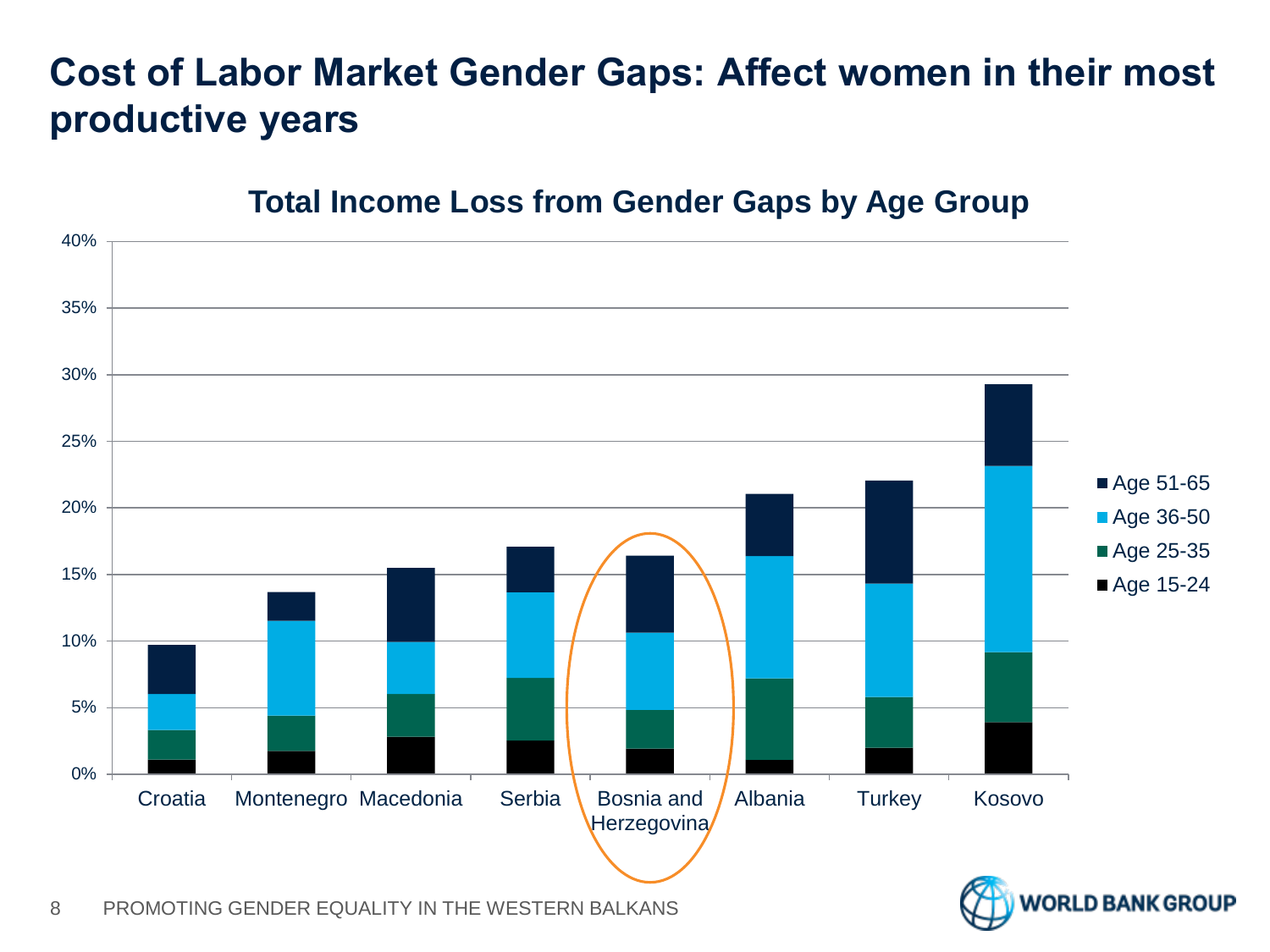# Greater Than Leadership Training

**Why?** Consultations revealed that there are:

- Gender inequalities in the labor market
- Limited dialogue between those working on gender and those working on labor
- Obstacles to incorporating gender into broader reforms and policies

**What?** The training therefore focused on:

- Gender equality in employment
- Collaboration between gender agencies, labor ministries, and the private sector
- Non-cognitive/ social emotional skills, including problem solving and building support for a reform

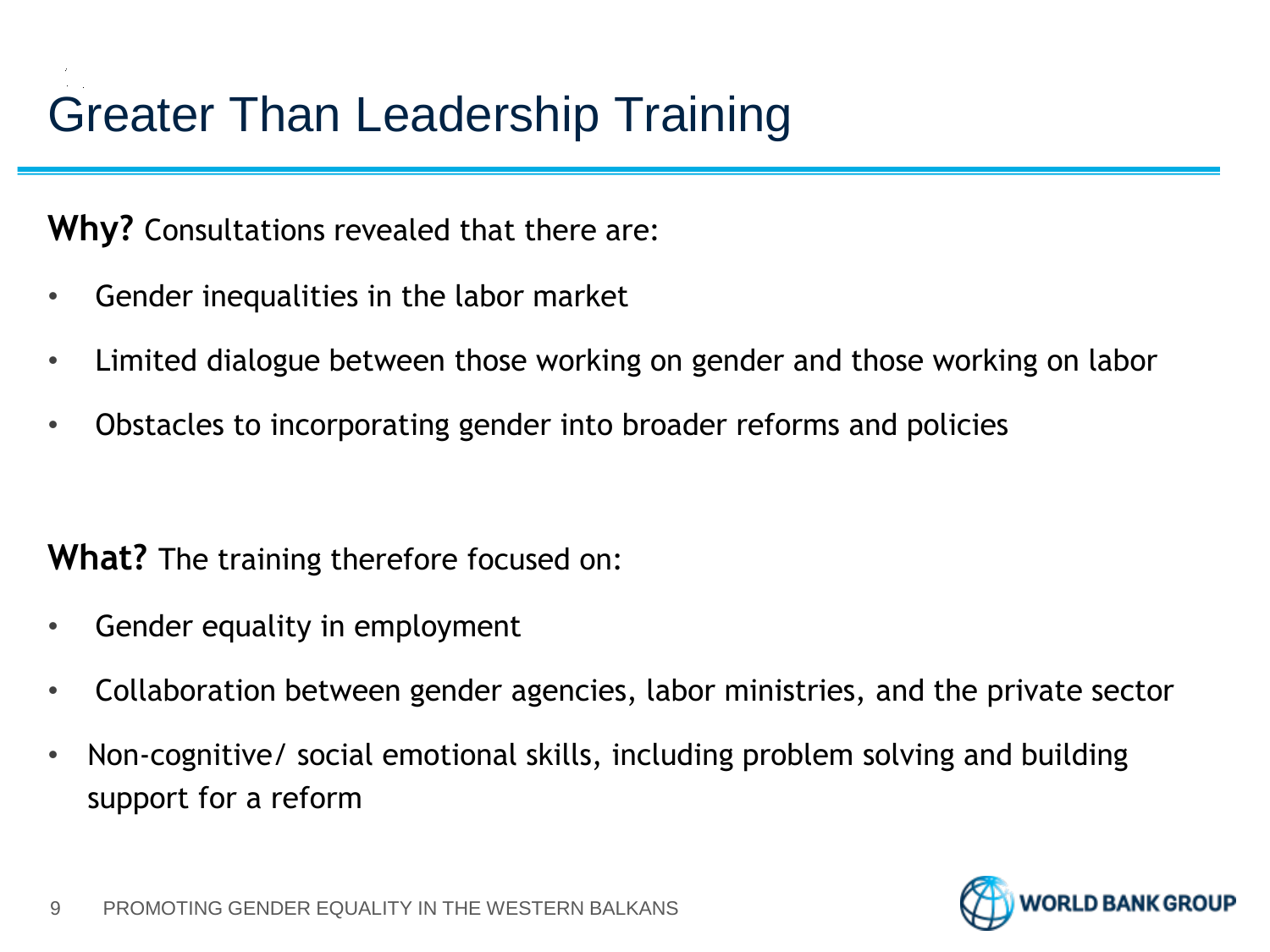# Greater Than Leadership Training

- $\triangleright$  Bosnia and Herzegovina: Help 3 companies with at least 50 employees implement gender equality principles in their operations and recruitment
- $\triangleright$  Kosovo: Establish a program to employ 100 female university graduates in the private sector
- $\triangleright$  Macedonia: Establish a program to motivate women entrepreneurs in non-traditional sectors
- $\triangleright$  Serbia: Support 6 companies in drafting and implementing their action plans to comply with the gender equality law

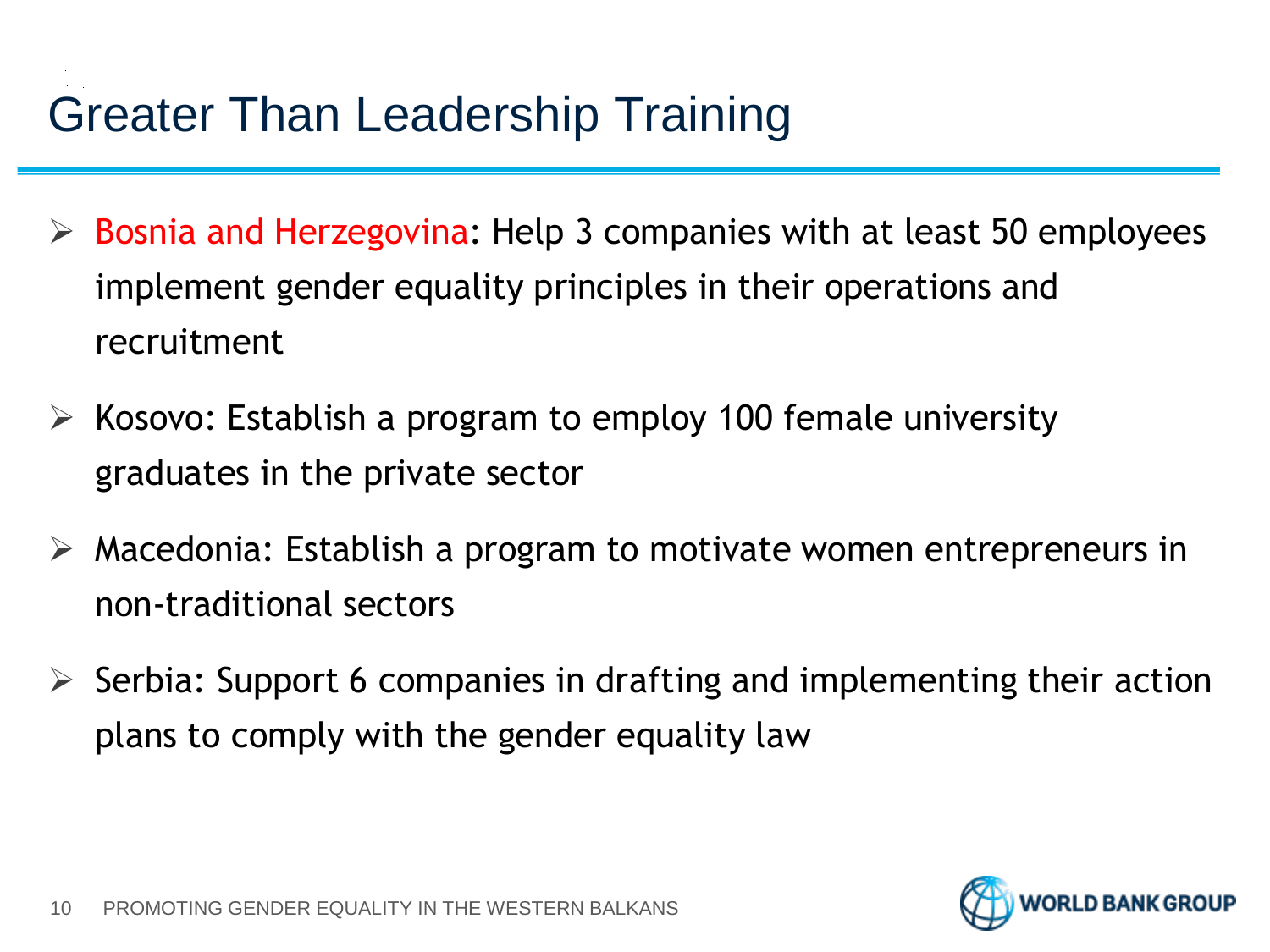# Greater Than Leadership Training: BiH

- **Problem:** Low female labor force participation. Low female employment in the private sector. Low rates of private company compliance with the Gender Equality Law.
- **Reform:** Create a system to help private companies comply with the Gender Equality Law in operations and recruitment.
- **Goal:** Help 3 companies with at least 50 employees implement gender equality principles in their operations and recruitment

Team members from:

- Agency for Labor and Employment, Bosnia and Herzegovina
- **BH Women Initiative Foundation**
- Gender Agency of Bosnia and Herzegovina
- Gender Center of the Federation BH
- Gender Center of Republika Srpska
- Secretary of the Council for Women Entrepreneurship, Regional Chamber of Commerce from Banja Luka

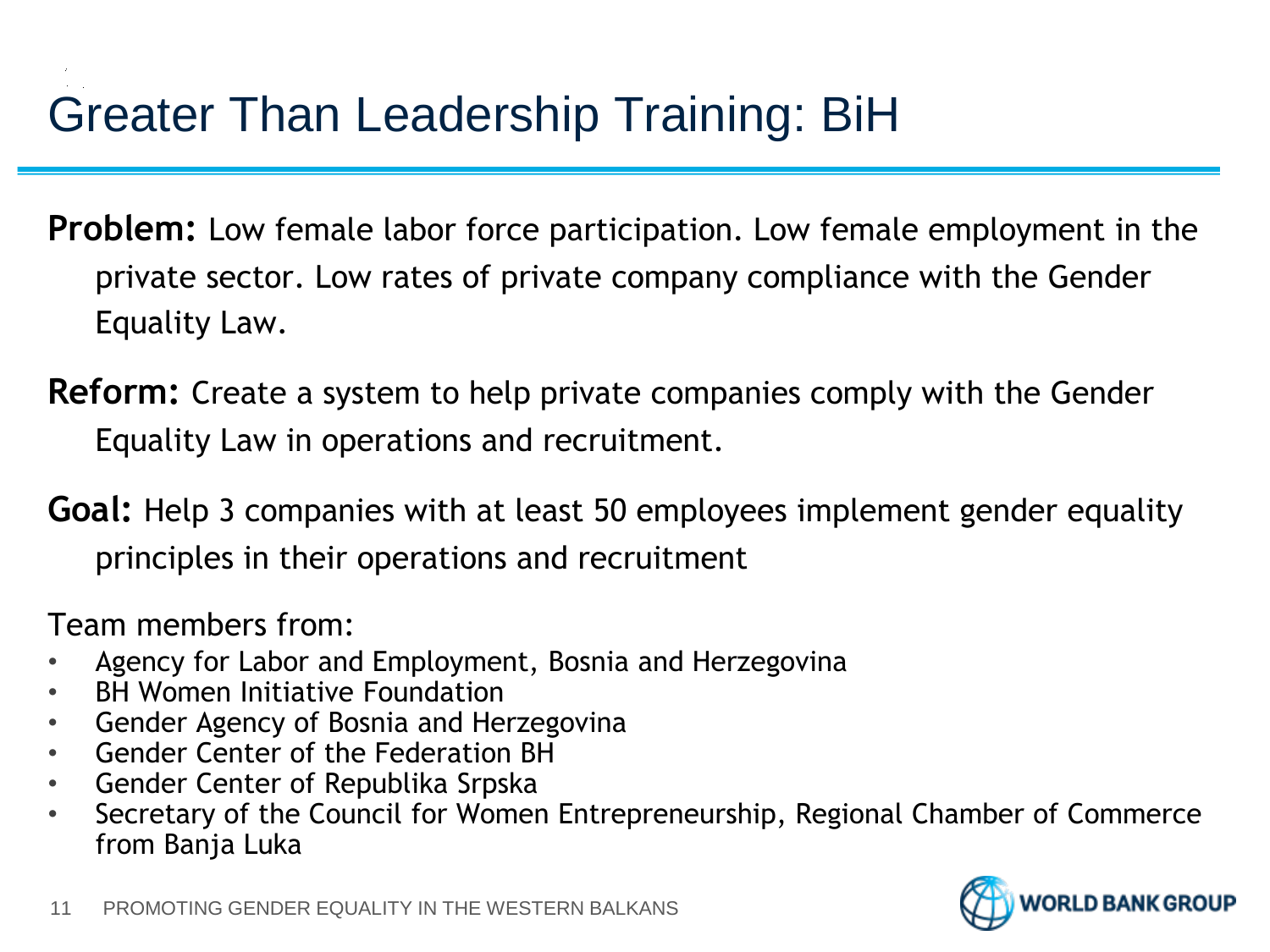**Why?** Consultations revealed no holistic knowledge on what is being done on gender

**What Works for Women** therefore is a review of programs that:

 $\checkmark$  Focus on improving women's access to economic opportunities

 $\checkmark$  Have been implemented since 2005

 $\checkmark$  Have at least 25 beneficiaries

Researchers in each country documented program objectives, methods, and results for 181 programs in order to find out what works

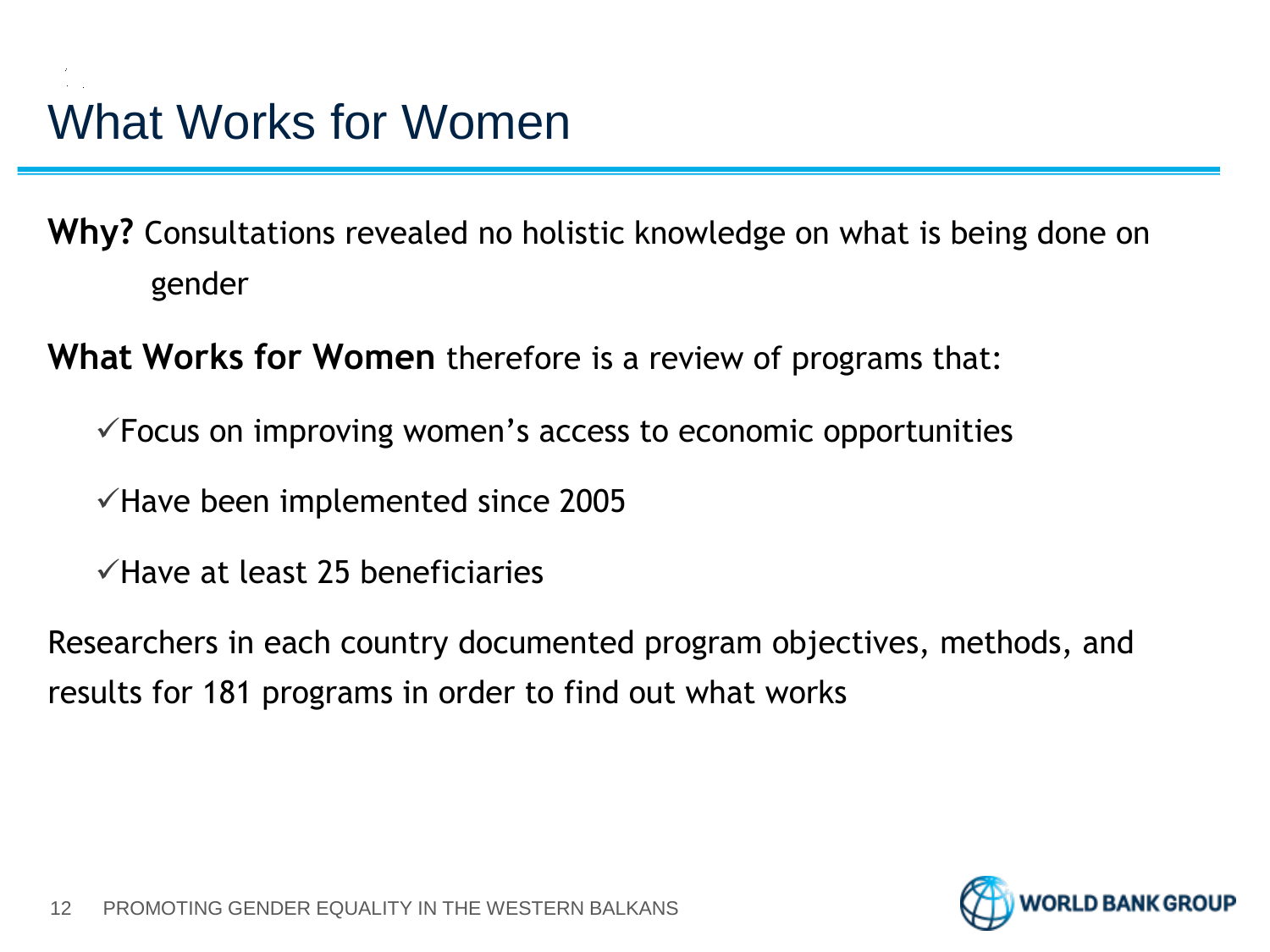# What Works for Women: Findings

#### TYPE OF INTERVENTIONS ECONOMIC SECTORS

Projects combine multiple interventions. Most frequently:

- 115 training
- 35 grants
- 22 networking
- 14 business capacity building
- 12 mentoring
- 9 loans

50%+ of projects are not sector specific, when so, focus was:

- 39 in agriculture
- 16 in tourism
- 14 in crafts
- 10 in textile

87% of projects are funded or implemented by an international donor

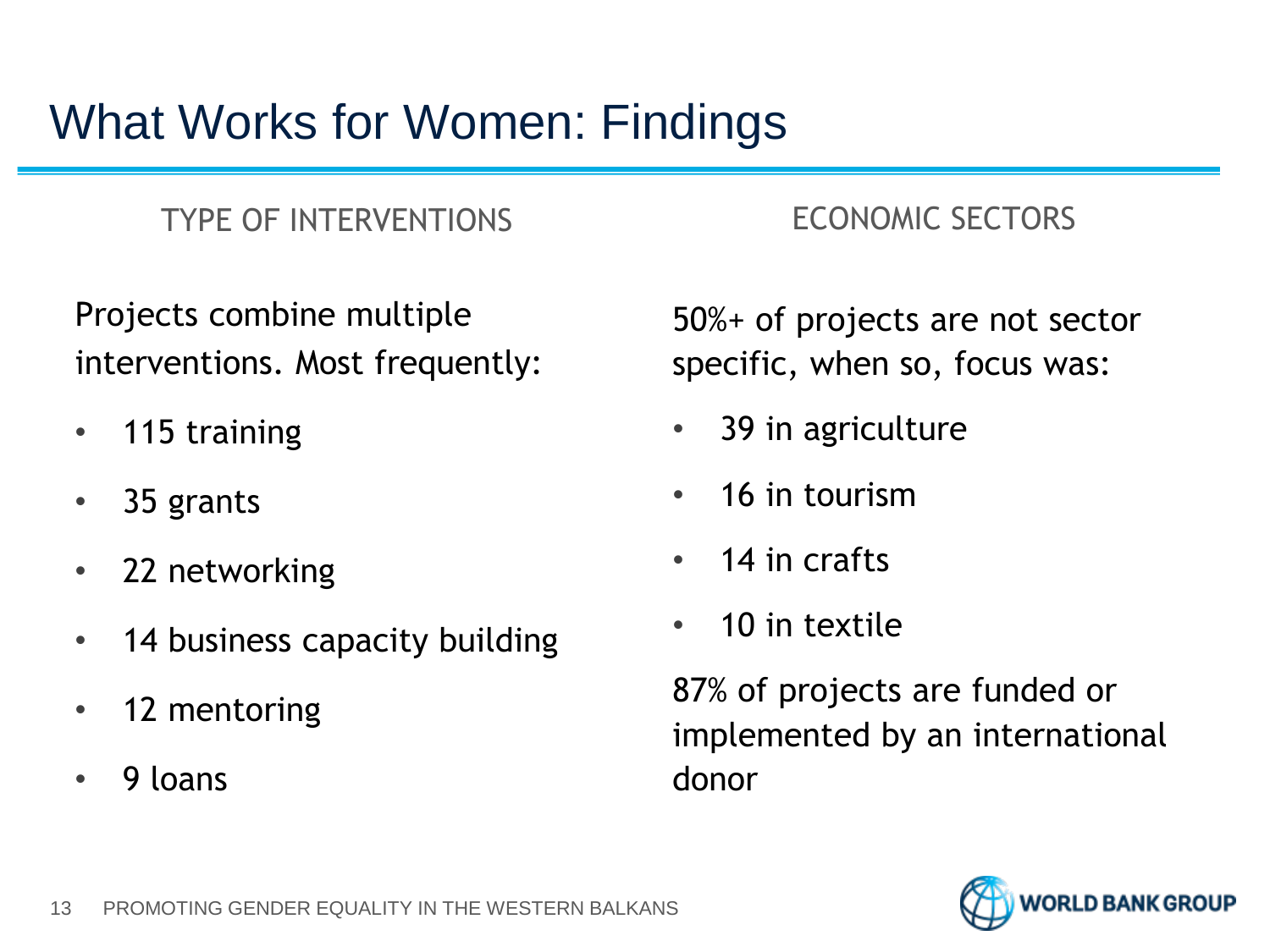# What Works for Women: Findings

| Country                          | <b>Number</b><br><b>of</b><br>Projects | Documented<br>methods | Impact<br>evaluations | Other results<br>or monitoring |
|----------------------------------|----------------------------------------|-----------------------|-----------------------|--------------------------------|
| <b>Bosnia and</b><br>Herzegovina | 70                                     | 46%                   | 0%                    | 94%                            |
| Kosovo                           | 42                                     | 74%                   | 0%                    | 83%                            |
| Macedonia                        | 35                                     | 80%                   | 0%                    | 71%                            |
| Serbia                           | 33                                     | 42%                   | 0%                    | 73%                            |
| Total                            | 181                                    | 58%                   | 0%                    | 83%                            |

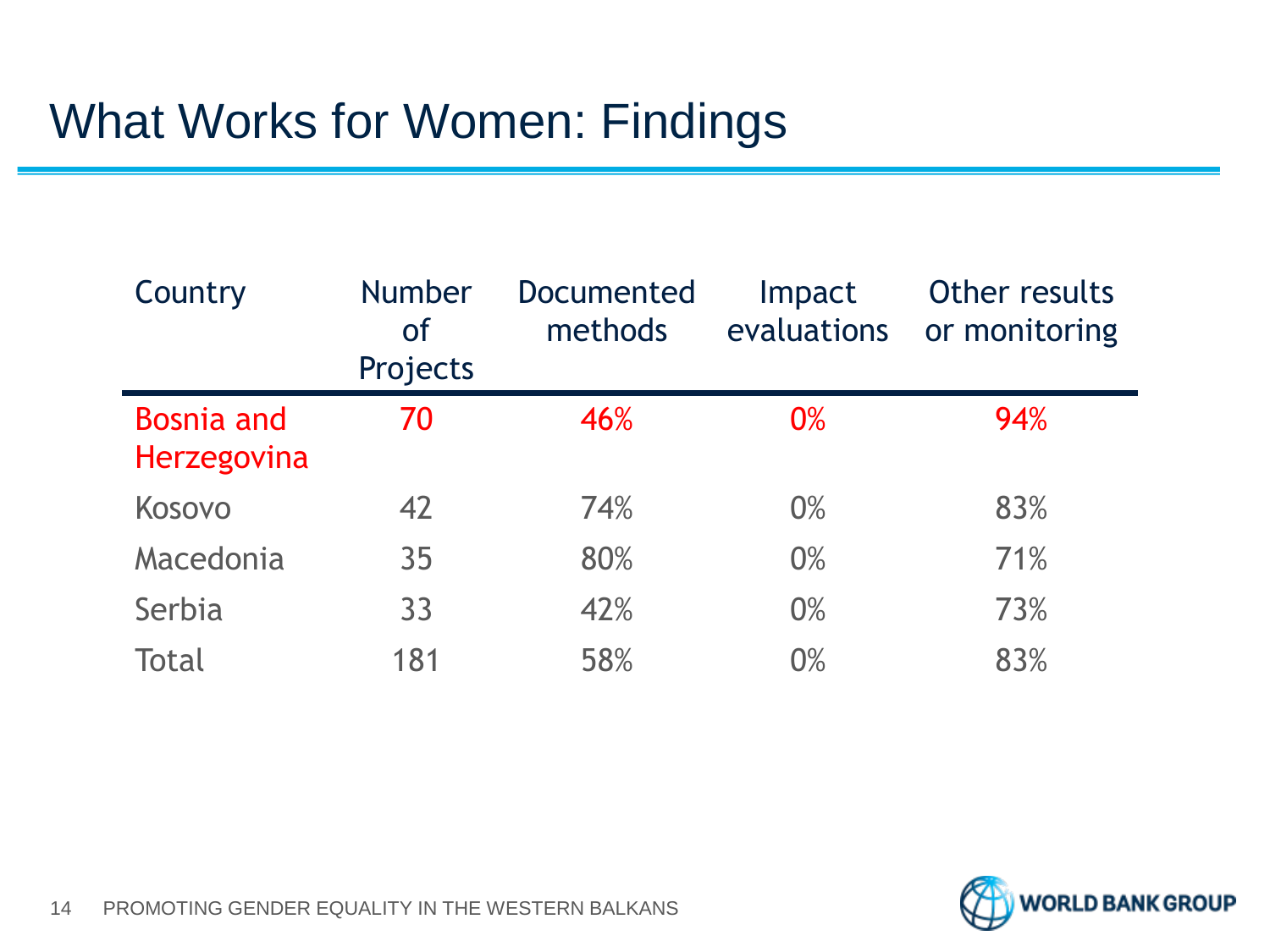# What Works for Women: BiH

#### **What is being done?**

- Largest concentration of programs is in trainings (81%)
- 37% of projects target entrepreneurship
- 36% of projects are for all sectors and 27% are in agriculture
- 74% of projects have demographic targets (e.g. unemployed, marginalized)
- 99% of projects are funded by an international donor
- 67% of projects are implemented by Bosnian NGO's

#### **Do we know if they work?**

- No impact evaluations
- Project information is not easily accessible
- 65% of projects report some form of monitoring

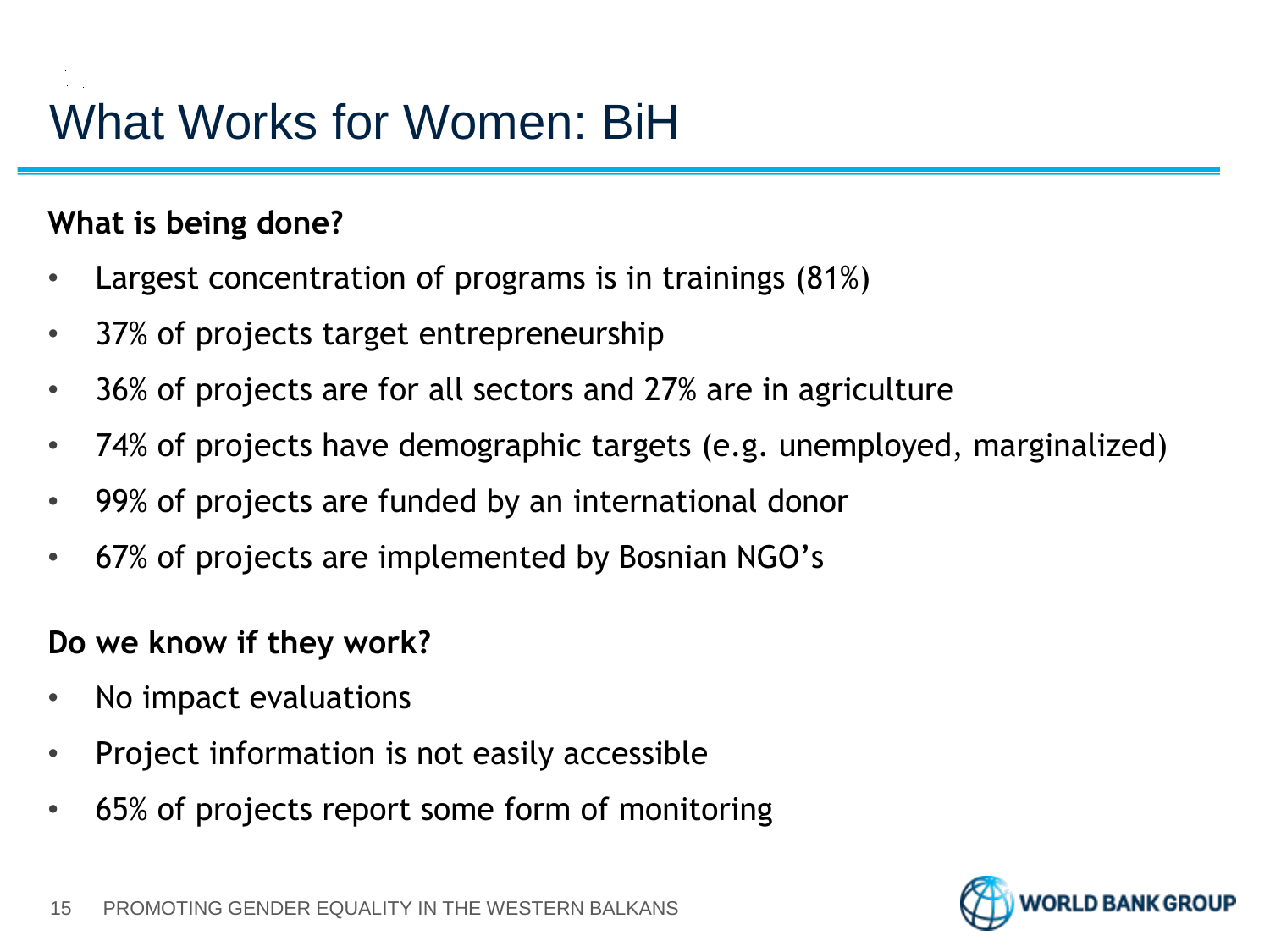Only one project provided a research paper that resembled an impact evaluation (but it still was not an impact evaluation)

- **Project:** Economic empowerment of women in Bosnia and Herzegovina; funded by CARE Norway, ADA, and Oak Foundation; implemented by CARE International and local NGO's; 2011-ongoing
- **Objective:** To economically empower vulnerable women through the development of different skills and knowledge and through ensuring their economic sustainability and participation
- **Delivery:** Workshops were held with beneficiaries on: deciding to start a business, market analysis, starting the business, and marketing and promotion. Practical exercises were adapted to the participants with low levels of education.
- **Evaluation carried out during the project revealed that:**
	- $\geq$  98% of launched businesses are still active
	- $\geq 91\%$  of beneficiaries believe that the business they started with the project would be officially registered and expanded
	- $\geq$  82% said they felt that they had more freedom
	- $\triangleright$  First women's cooperative in agriculture in BiH was opened

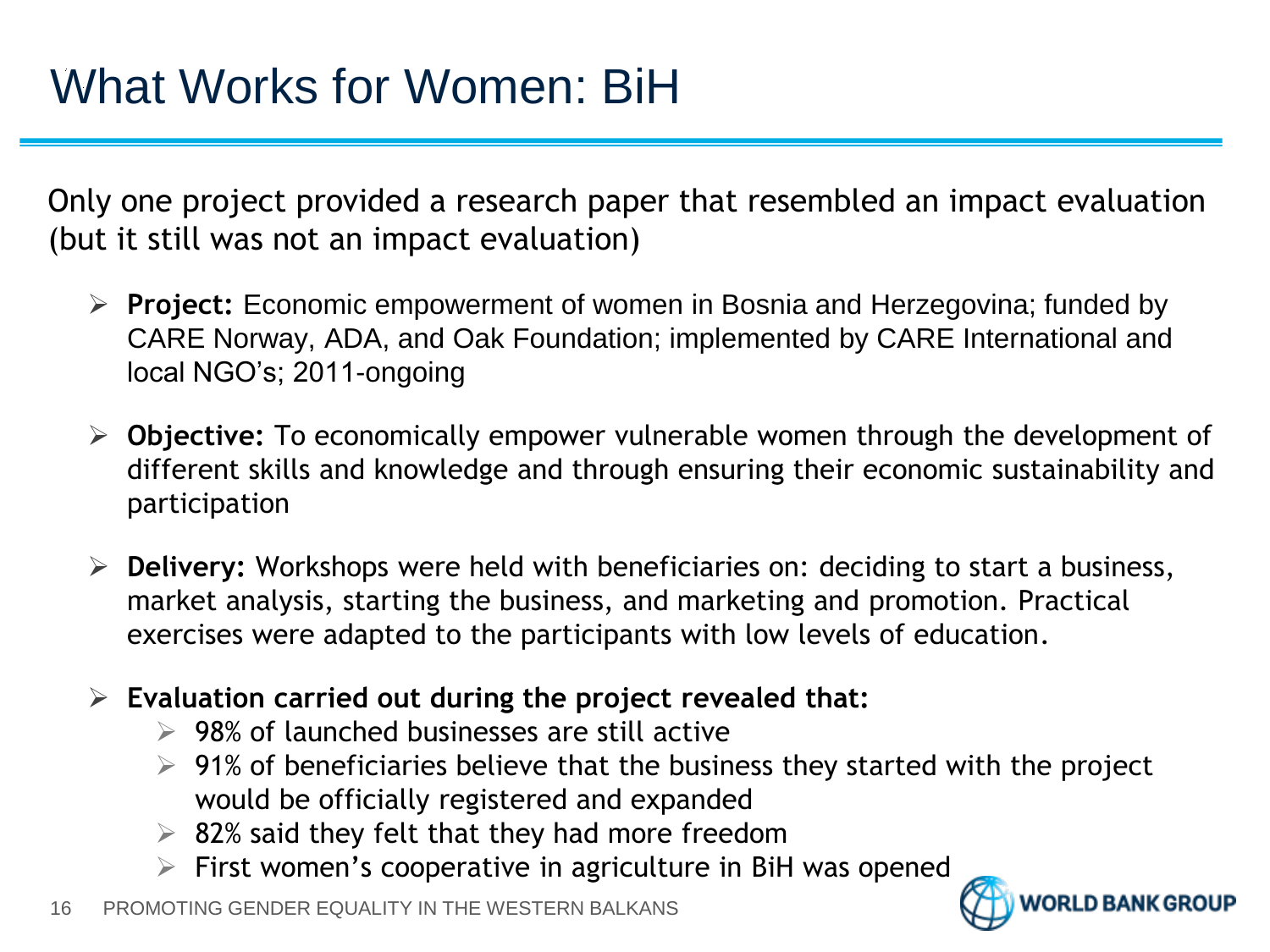# Economic Mobility, Jobs and Gender: BiH

- $\triangleright$  Qualitative research via focus group discussions and semistructured interviews to assess men and women's perceptions of:
	- $\triangleright$  Economic mobility
	- $\triangleright$  Access to labor market and entrepreneurship opportunities
	- $\triangleright$  Impact of selected labor market policies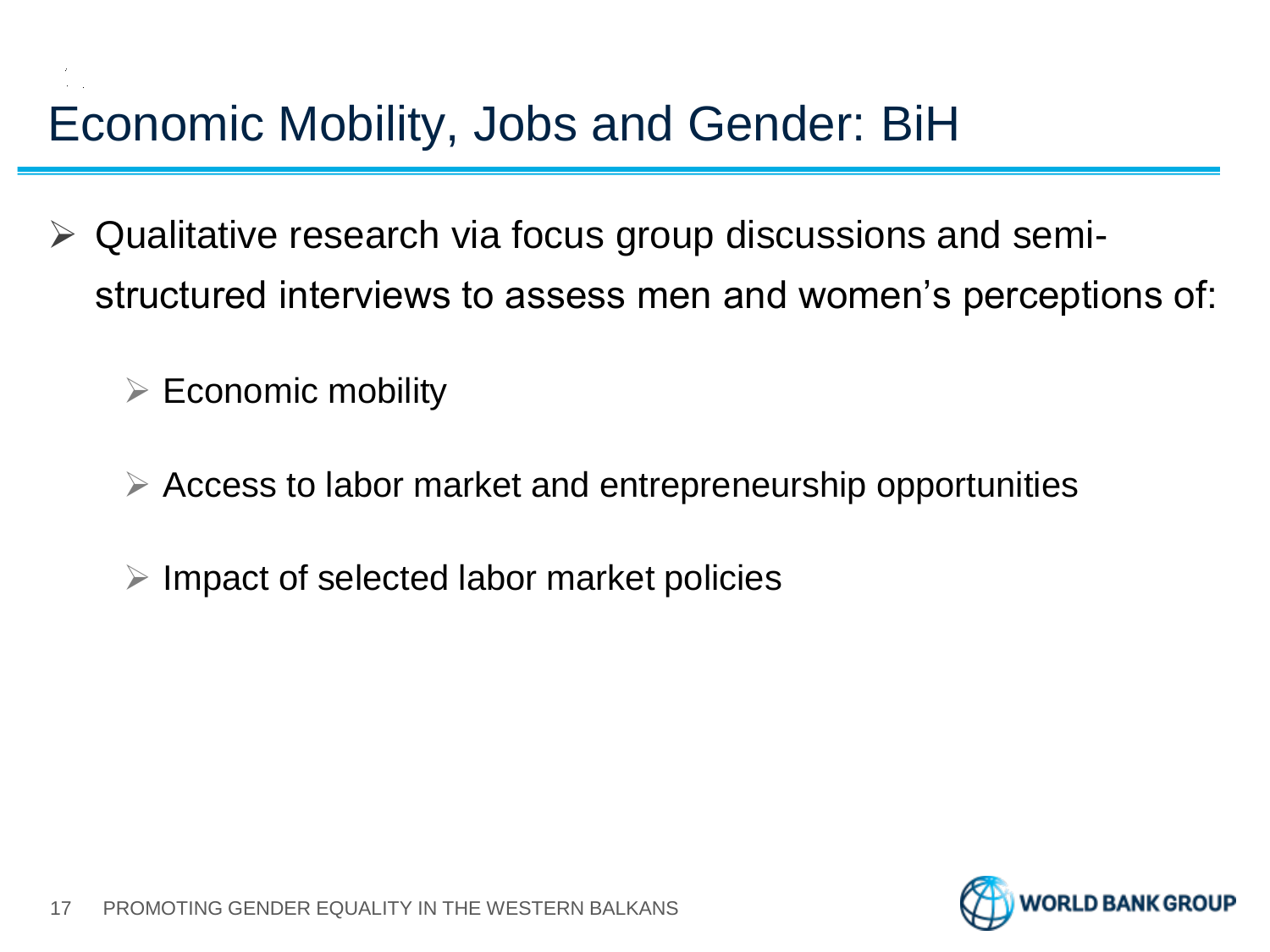# Economic Mobility, Jobs and Gender: BiH

|                                      | <b>Community Profile:</b> |            |                  | <b>Number of FG participants:</b> |                         |                       |                |              |
|--------------------------------------|---------------------------|------------|------------------|-----------------------------------|-------------------------|-----------------------|----------------|--------------|
| <b>Communities</b>                   | Location                  | Wellbeing  | working<br>women | working<br>men                    | non<br>working<br>women | non<br>working<br>men | young<br>women | young<br>men |
| <b>Suburb of Sarajevo</b>            | Urban                     | Worse-off  | 10               | 9                                 | 8                       | 8                     | 9              | 9            |
| <b>Suburb of Vitez</b>               | Urban                     | Better-off | 9                | 8                                 | 9                       | 9                     | 11             | 9            |
| <b>Suburb of Foca</b>                | Urban                     | Better-off | 11               | 10                                | 10                      | 10                    | 10             | 10           |
| <b>Village in the Kakanj</b>         |                           |            |                  |                                   |                         |                       |                |              |
| <b>Municipality</b>                  | Rural                     | Better-off | 10               | 10                                | 11                      | 9                     | 9              | 10           |
| <b>Village in Tuzla Municipality</b> | Rural                     | Worse-off  | 10               | 10                                | 9                       | 10                    | 10             | 10           |
| <b>Village in Doboj Municipality</b> | Rural                     | Worse-off  | 10               | 10                                | 10                      | 10                    | 10             | 10           |
| <b>TOTAL BOSNIA AND HERZEGOVINA</b>  |                           |            | 60               | 57                                | 57                      | 56                    | 59             | 58           |

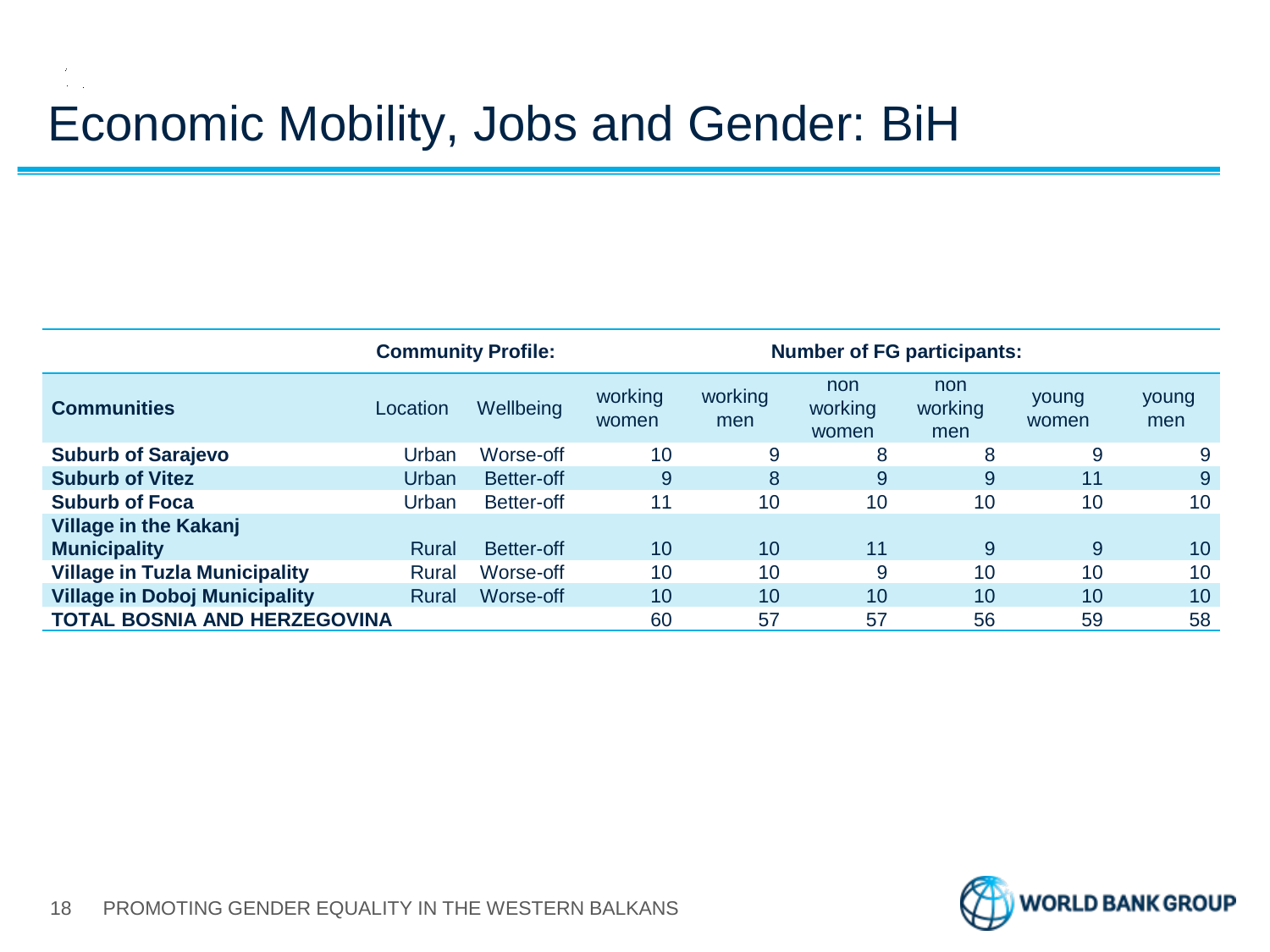# Economic Mobility, Jobs and Gender: BiH

- Jobs are widely perceived as key for moving out of poverty and into the middle class, but women and men alike report that finding a job is perceived to be difficult due to a **lack of jobs and opaque hiring practices**.
- Women are limited by conservative social norms (e.g. those surrounding domestic responsibilities and childcare), which prevent them from participating fully in the labor market. Both men and women appear to have internalized these norms, with some respondents complaining that women are not motivated to change the status quo. As a result, **discrimination against women during hiring processes appears to be common and generally accepted**.
- **Entrepreneurship is not generally seen as a route out of poverty**, as barriers to starting a business are relatively high*.* Lack of capital is one of the greatest limitations to entrepreneurship; particularly for the unemployed.

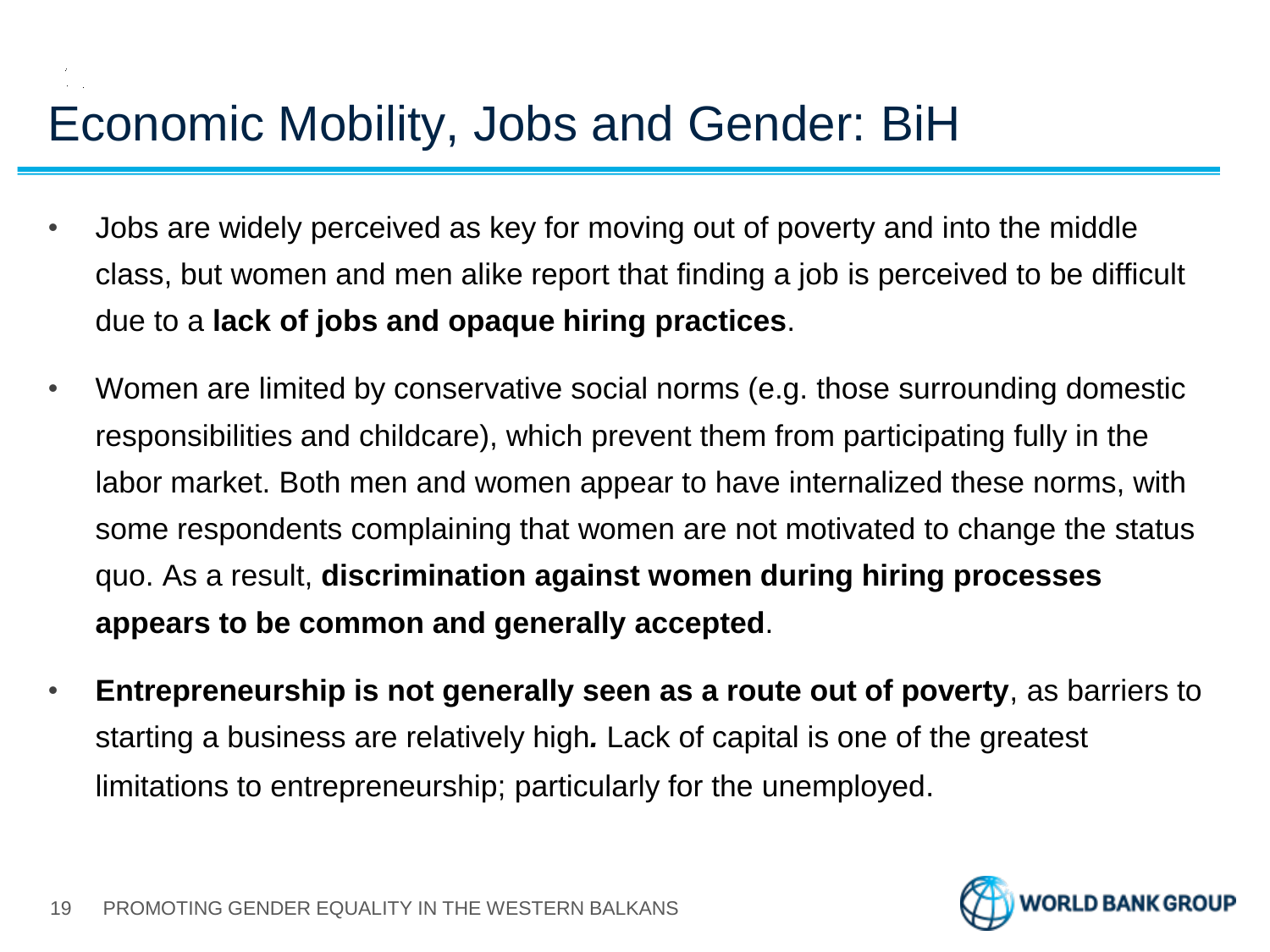# Childcare and Eldercare Supply and Demand Assessment

#### **Objective:**

Investigate the status of childcare and eldercare services in the region, particularly with regard to accessibility, affordability, and quality

#### **Focus:**

- Care needs of families with children and/or elderly household members, and the barriers they face in accessing care services
- Potential interaction between care services and female labor force participation and productivity

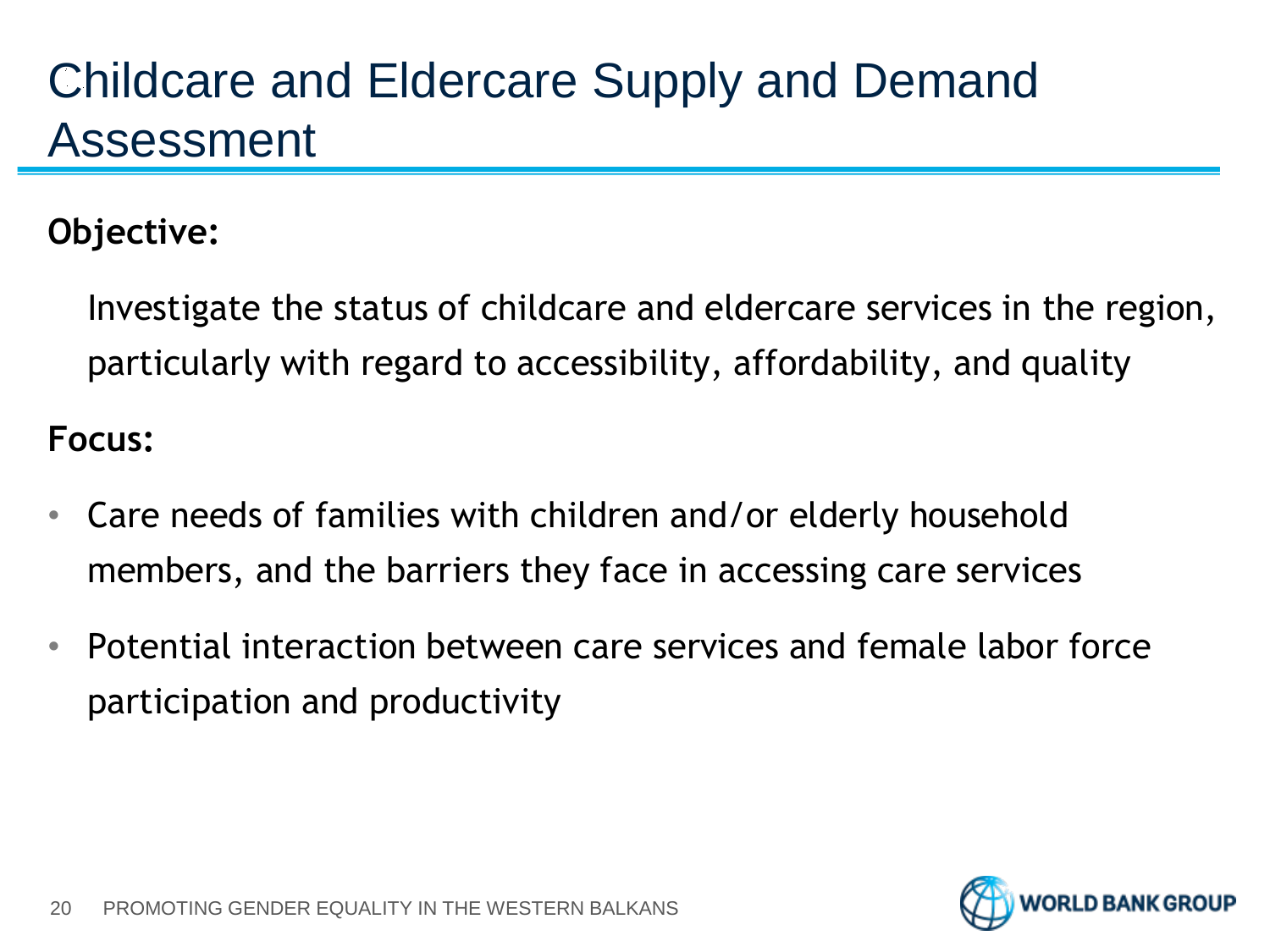# What is included in the assessment?

|                  | <b>Definition used</b>                                                                                                        | <b>Providers</b><br>included                                                                                                     | <b>Providers</b><br>excluded                                |
|------------------|-------------------------------------------------------------------------------------------------------------------------------|----------------------------------------------------------------------------------------------------------------------------------|-------------------------------------------------------------|
| <b>Childcare</b> | Care for children<br>younger than primary<br>school age, or care<br>after-school for older<br>children. Age focus:<br>$0 - 6$ | Daycare,<br>kindergarten, and<br>preschool, other<br>services on the<br>same group.<br>Intermediaries for<br>paid care at home   | Live-in centers,<br>schools                                 |
| <b>Eldercare</b> | Care for aging adults                                                                                                         | Daycare, long-term<br>care, permanent<br>care and living<br>facilities, and social<br>clubs which are run<br>by an administrator | <b>Primarily focused</b><br>on medical needs<br>(hospitals) |



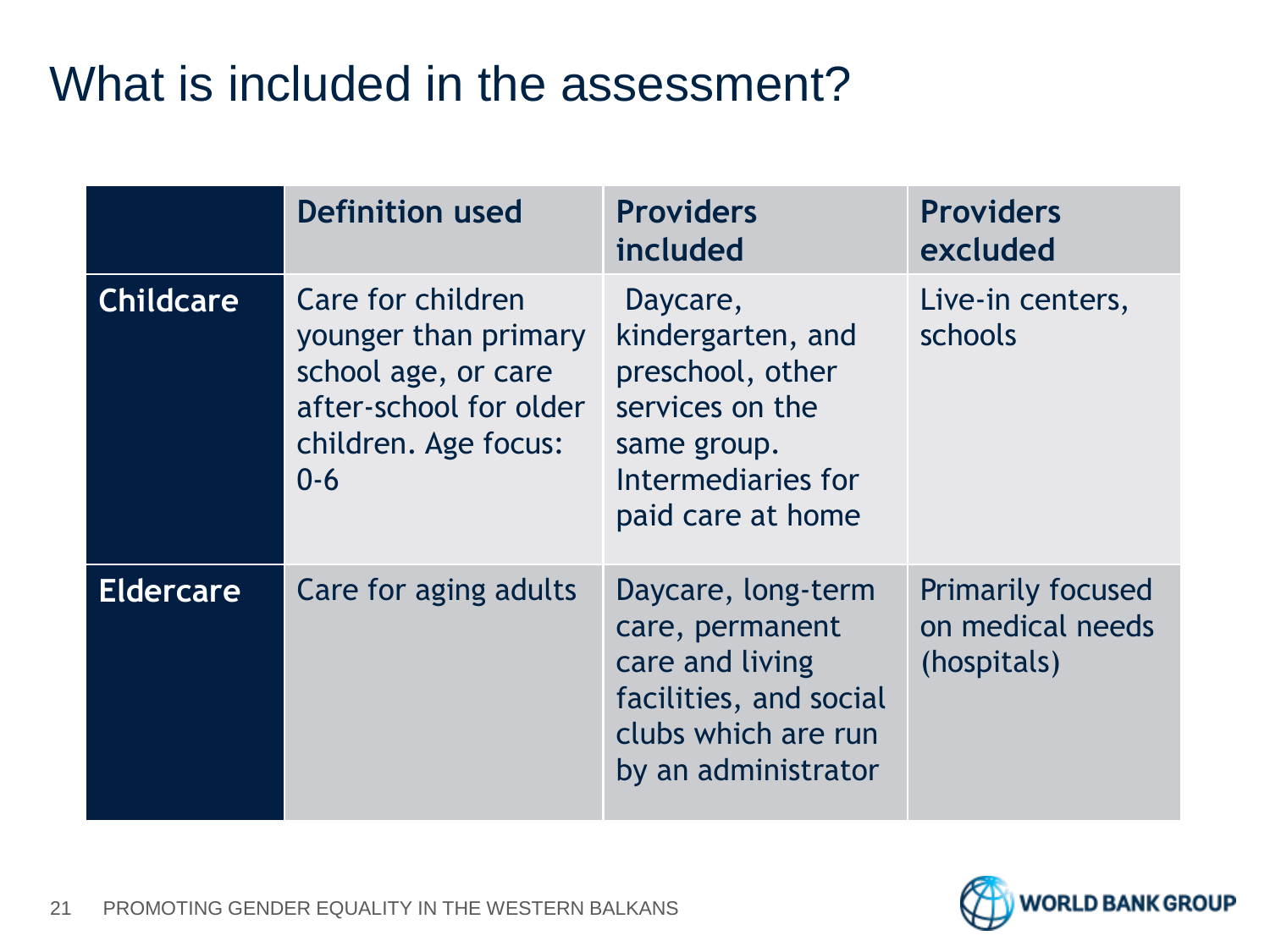# Scope of the Study

| <b>Analysis</b>             | <b>Methods</b>                                                                                                                        | <b>Target Area</b>                                                                                                                                                                                                                            |
|-----------------------------|---------------------------------------------------------------------------------------------------------------------------------------|-----------------------------------------------------------------------------------------------------------------------------------------------------------------------------------------------------------------------------------------------|
| <b>Supply</b><br>assessment | Mixed methods survey of:<br>• Childcare providers<br>• Eldercare providers<br>• Care intermediaries                                   | In each country we selected:<br>• 1 rural area<br>1 small city<br>$\bullet$<br>1 neighborhood in the largest urban<br>area<br>In Bosnia and Herzegovina, we<br>selected 2 rural areas, 2 small cities,<br>and 2 neighborhoods in urban areas. |
| <b>Demand</b><br>assessment | • Household Quantitative<br>Survey using Individual<br><b>Questionnaires</b><br>• Focus Group Discussions<br>using Qualitative Guides | Same as the supply assessment,<br>except that no rural areas were<br>included in the demand assessment in<br>Bosnia and Herzegovina.                                                                                                          |

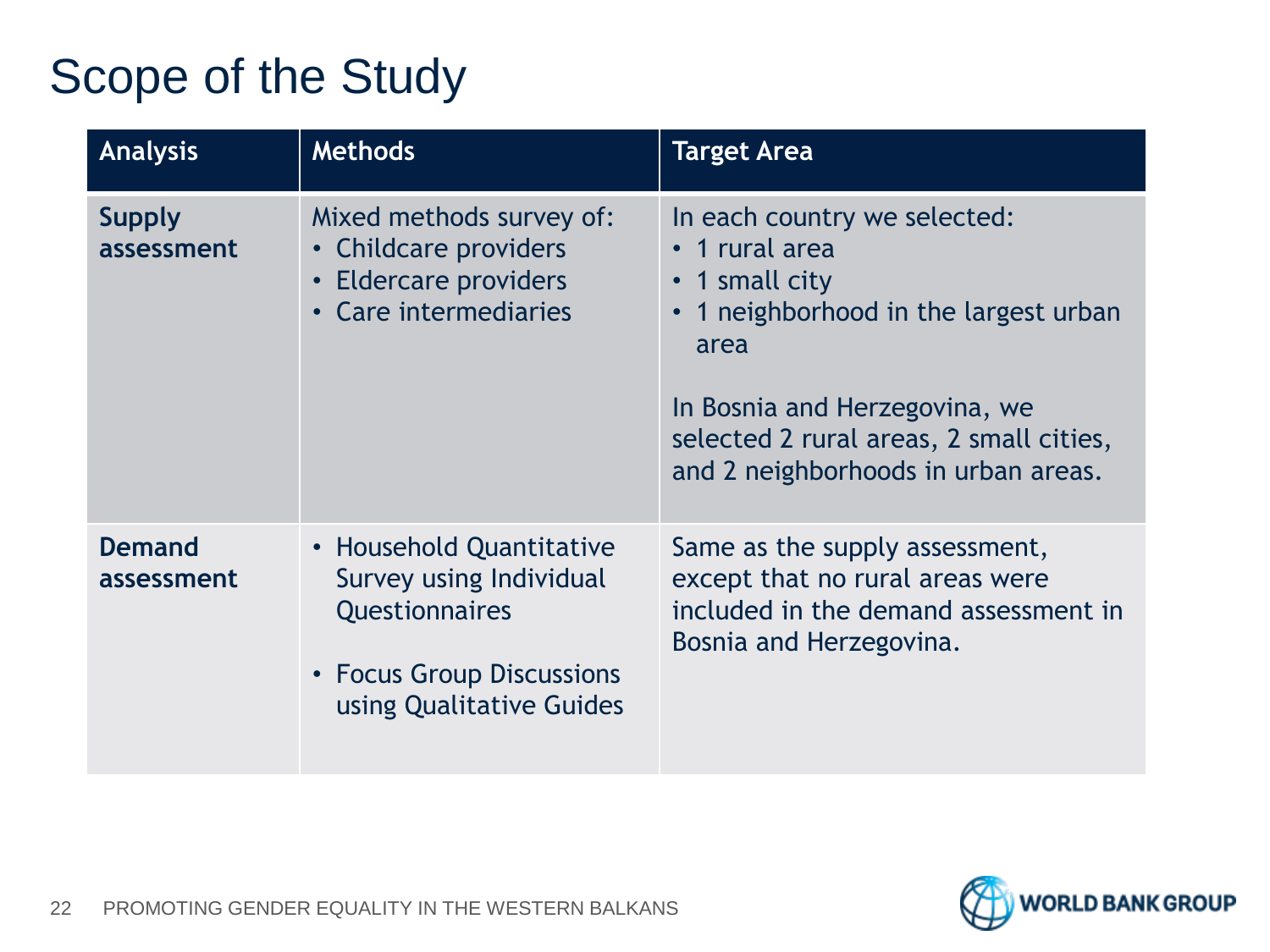# Supply Assessment: Number of Care Providers

|                                  | <b>Rural</b>   | <b>Small City</b> | <b>Urban</b>   | <b>Total</b> |
|----------------------------------|----------------|-------------------|----------------|--------------|
| <b>Bosnia and</b><br>Herzegovina | 5              | $\overline{4}$    | $\overline{4}$ | <b>13</b>    |
| Kosovo                           | $\overline{0}$ | $\mathbf{1}$      | 14             | 15           |
| Macedonia                        | $\overline{2}$ | $\overline{4}$    | 18             | 24           |
| Serbia                           | $\overline{3}$ | 5                 | 17             | 25           |
| Armenia                          | $\overline{0}$ | 10                | 21             | 31           |
| Kyrgyzstan                       | $\mathbf{1}$   | 3                 | 22             | 26           |
| <b>Ukraine</b>                   | $\mathbf{1}$   | 21                | 21             | 43           |
| <b>Total</b>                     | 12             | 48                | 117            | 177          |

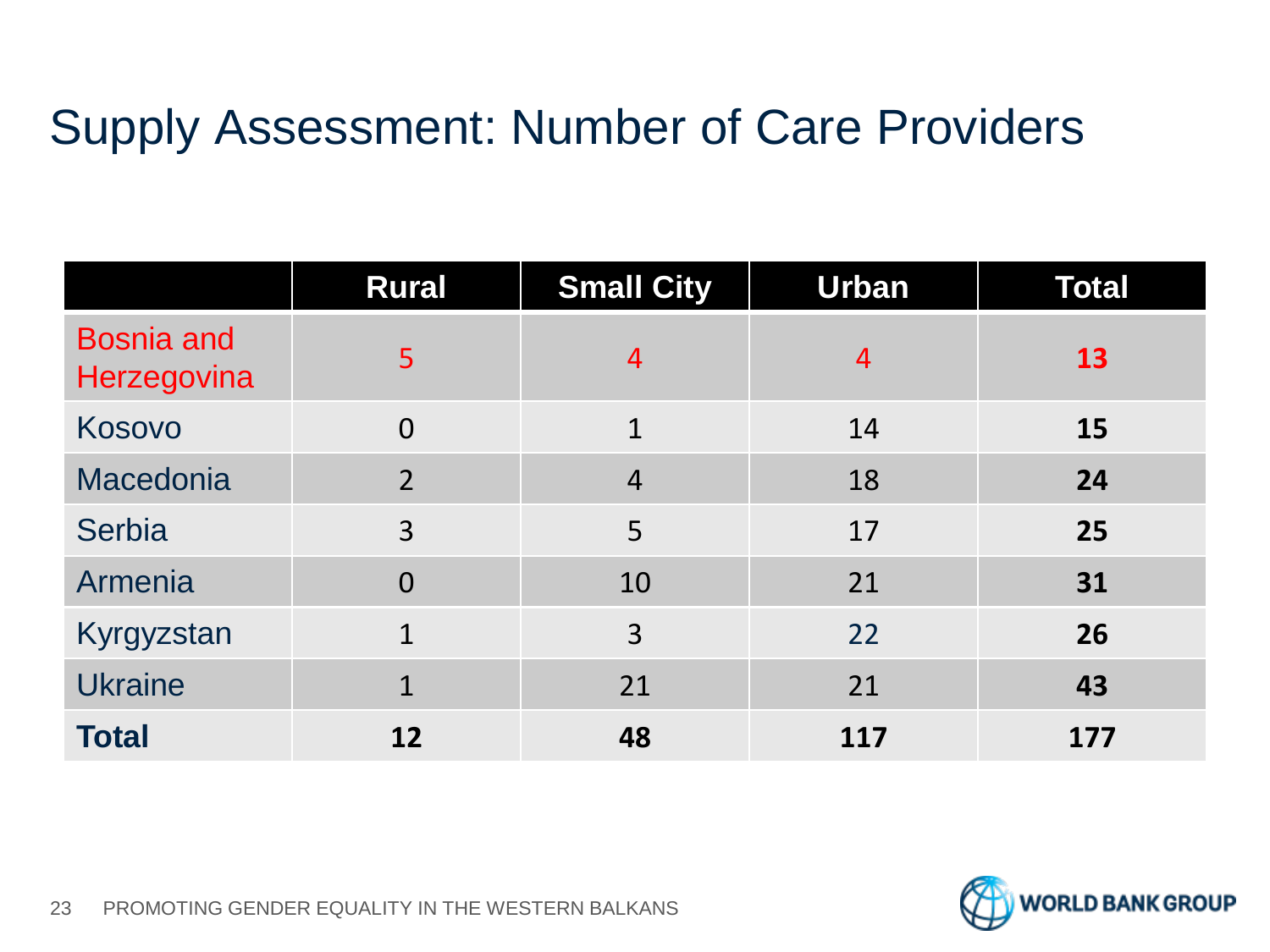## Demand Assessment: Interviews and Focus Groups

|                                         | <b>Rural</b>  |                  | <b>Small City</b> |                | <b>Urban</b> |                | <b>Total</b> |             |
|-----------------------------------------|---------------|------------------|-------------------|----------------|--------------|----------------|--------------|-------------|
|                                         | Interv.       | <b>FGDs</b>      | Interv.           | <b>FGDs</b>    | Interv.      | <b>FGDs</b>    | Interv.      | <b>FGDs</b> |
| <b>Bosnia and</b><br><b>Herzegovina</b> | $\sim$ $\sim$ | $\boldsymbol{0}$ | 68                | 6              | 39           | 6              | 107          | 12          |
| Kosovo                                  | 36            | $\overline{3}$   | 32                | $\overline{3}$ | 34           | $\overline{3}$ | 102          | 9           |
| Macedonia                               | 27            | $\overline{3}$   | 42                | $\overline{3}$ | 34           | $\overline{3}$ | 103          | 9           |
| Serbia                                  | 36            | $\overline{3}$   | 36                | $\overline{3}$ | 36           | $\overline{3}$ | 108          | 9           |
| Armenia                                 | 36            | $\overline{3}$   | 40                | $\overline{3}$ | 45           | $\overline{3}$ | 121          | 9           |
| Kyrgyzstan                              | 30            | $\overline{3}$   | 31                | $\overline{3}$ | 33           | $\overline{3}$ | 94           | 9           |
| <b>Ukraine</b>                          | 29            | $\overline{3}$   | 34                | $\overline{3}$ | 36           | $\overline{3}$ | 99           | 9           |
| <b>Total</b>                            | 194           | 18               | 283               | 24             | 257          | 24             | 734          | 66          |

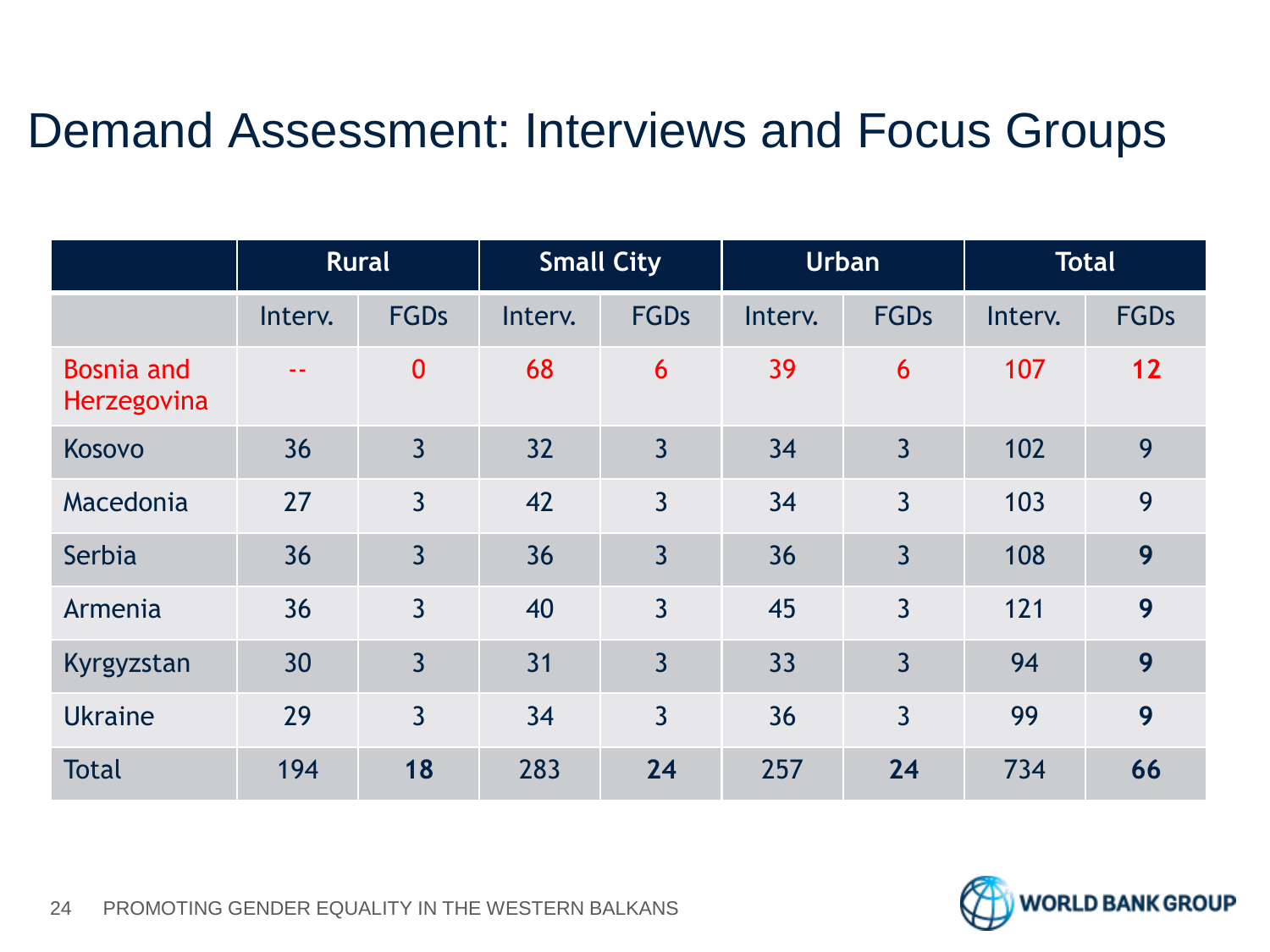# Childcare providers are overwhelmingly public

|                        | Number of<br><b>Public</b><br><b>Providers</b> | <b>Number of</b><br><b>Private</b><br><b>Providers</b> | <b>Total</b><br><b>Providers</b> |
|------------------------|------------------------------------------------|--------------------------------------------------------|----------------------------------|
| Bosnia and Herzegovina | $\overline{2}$                                 | 6                                                      | 8                                |
| Kosovo                 | 6                                              | 3                                                      | 9                                |
| Serbia                 | 9                                              | 4                                                      | 13                               |
| Macedonia              | 15                                             |                                                        | 16                               |
| Kyrgyzstan             | 6                                              | 13                                                     | 19                               |
| Armenia                |                                                | 26                                                     | 26                               |
| Ukraine                | 28                                             | 3                                                      | 31                               |
| Total                  | 66                                             | 56                                                     | 122                              |

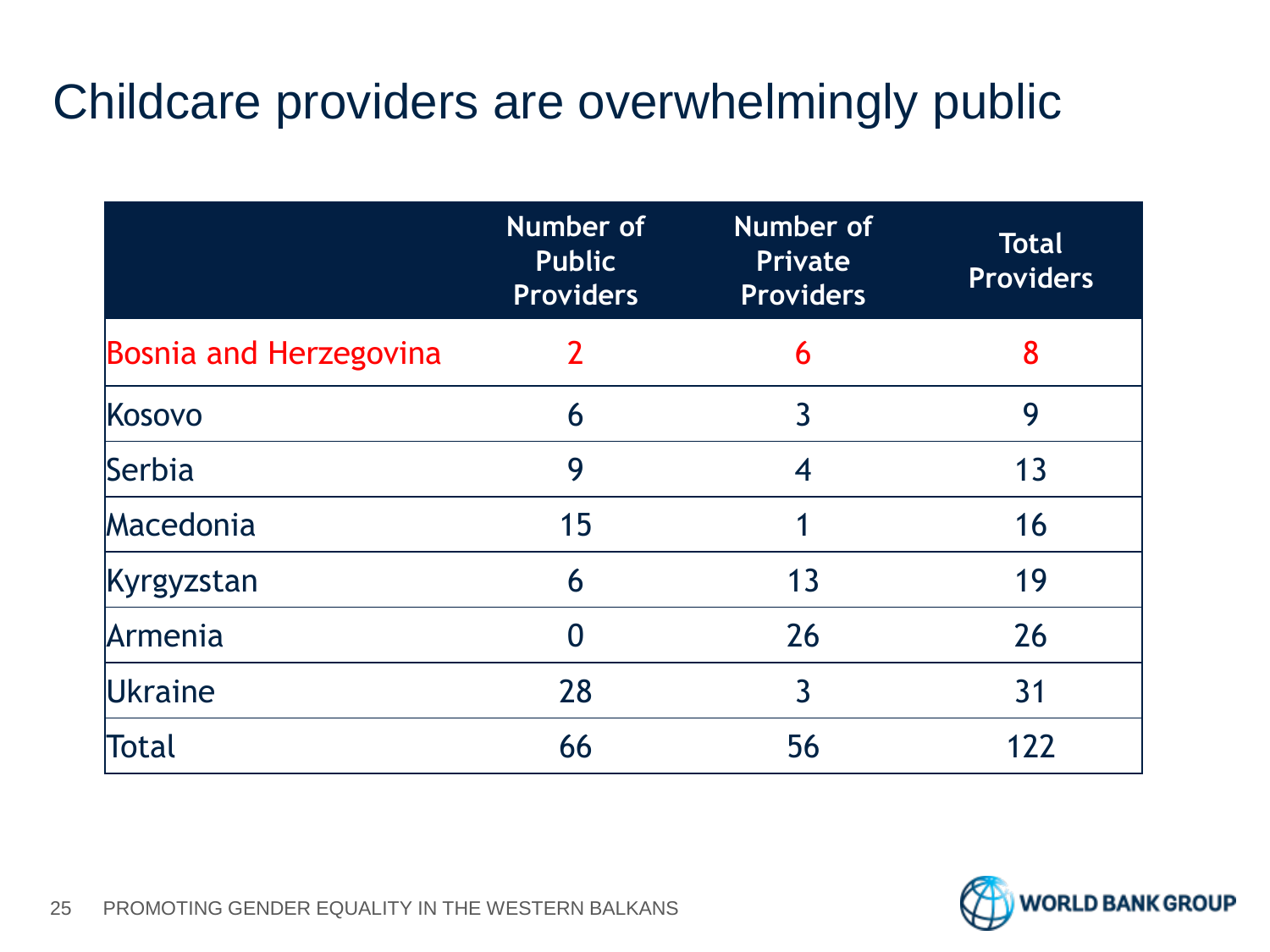### The supply of childcare providers in rural areas is tiny to non-existent

|                                  |                        | <b>Urban</b>                       |                                           |                        | <b>Small City</b>                  |                                        |                        | <b>Rural</b>                |                                        |
|----------------------------------|------------------------|------------------------------------|-------------------------------------------|------------------------|------------------------------------|----------------------------------------|------------------------|-----------------------------|----------------------------------------|
|                                  | Number of<br>providers | <b>Total</b><br>children<br>served | Avg<br>children<br>served per<br>provider | Number of<br>providers | <b>Total</b><br>children<br>served | Avg children<br>served per<br>provider | Number of<br>providers | Total<br>children<br>served | Avg children<br>served per<br>provider |
| <b>Bosnia and</b><br>Herzegovina | $\overline{2}$         | 440                                | 220                                       | 3                      | 180                                | 60                                     | 3                      | 270                         | 90                                     |
| Kosovo                           | 8                      | 1040                               | 130                                       | $\mathbf 1$            | 80                                 | 80                                     | $\overline{0}$         | $\overline{0}$              | $\overline{0}$                         |
| Macedonia                        | 13                     | 2375                               | 183                                       | $\overline{2}$         | 345                                | 173                                    | $\mathbf 1$            | 120                         | 120                                    |
| <b>Serbia</b>                    | $6\phantom{1}6$        | 1323                               | 221                                       | 5                      | 681                                | 136                                    | $\overline{2}$         | 136                         | 68                                     |
| Armenia                          | 16                     | 2301                               | 144                                       | 10                     | 1126                               | 113                                    | $\overline{0}$         | $\overline{0}$              | $\overline{0}$                         |
| Kyrgyzstan                       | 19                     | 1791                               | 94                                        | $\overline{0}$         | $\overline{0}$                     | $\overline{0}$                         | $\overline{0}$         | $\overline{0}$              | $\overline{0}$                         |
| <b>Ukraine</b>                   | 16                     | 2299                               | 144                                       | 14                     | 2138                               | 153                                    | $\mathbf 1$            | 30                          | 30                                     |

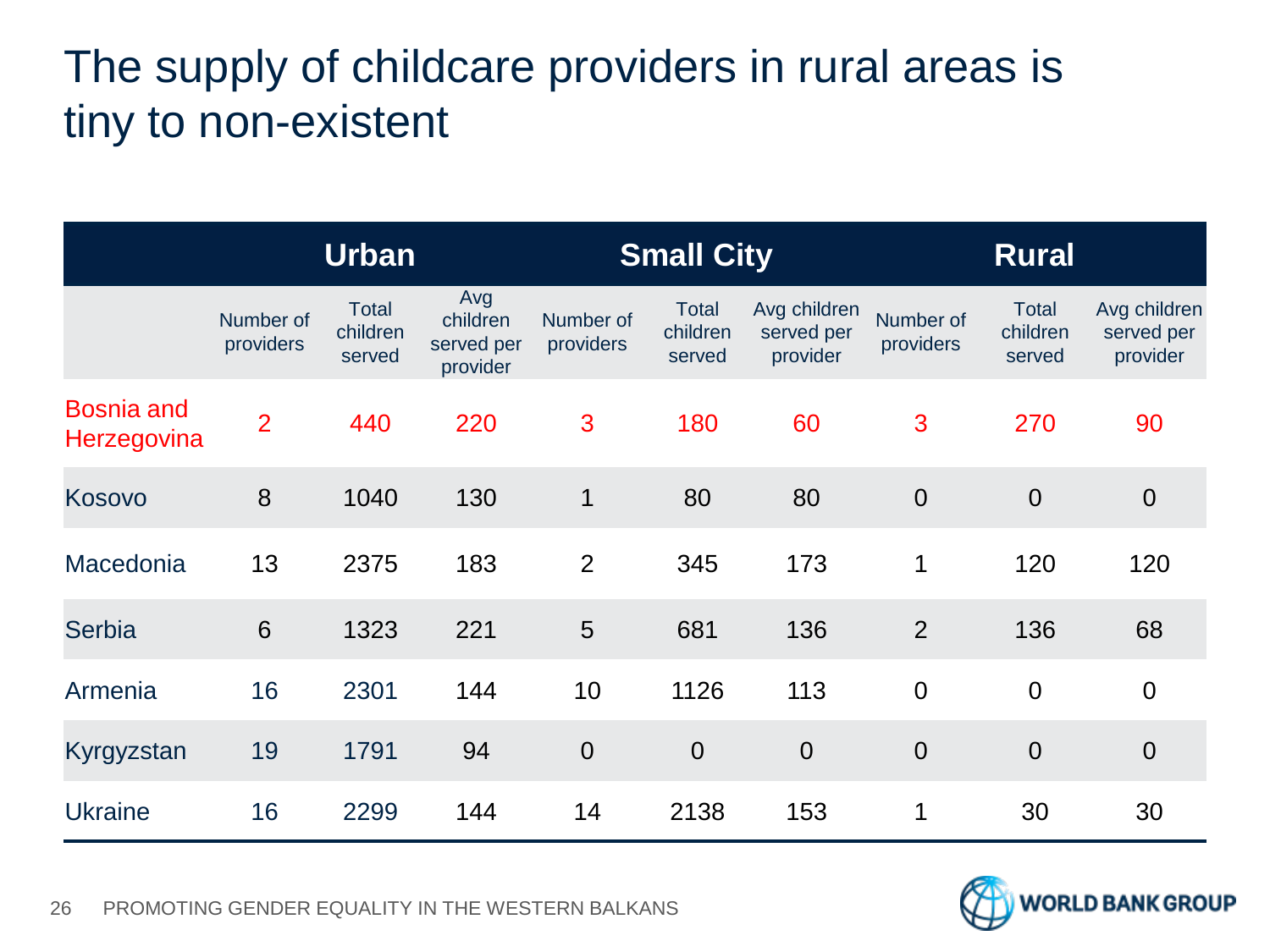#### Most childcare providers have 3 to 6 different age groups

#### **Average Number of Age Groups Available in Each Childcare Facility**

|                                  | <b>Urban</b>   | <b>Small City</b> | <b>Rural</b>   | <b>Overall</b> |
|----------------------------------|----------------|-------------------|----------------|----------------|
| <b>Bosnia and</b><br>Herzegovina | 6              | $\overline{2}$    | 3              | 4              |
| Kosovo                           | 5              | 5                 |                | 5              |
| Macedonia                        | 9              | 20                | 6              | 10             |
| Serbia                           | 5              | $\overline{4}$    | 3              | 5              |
| Armenia                          | $\overline{4}$ | $\overline{4}$    |                | 4              |
| Kyrgyzstan                       | $\overline{4}$ |                   |                | 4              |
| Ukraine                          | 5              | 6                 | $\overline{2}$ | 5              |
| Total                            | 5              | 6                 | 3              | 5              |



27 PROMOTING GENDER EQUALITY IN THE WESTERN BALKANS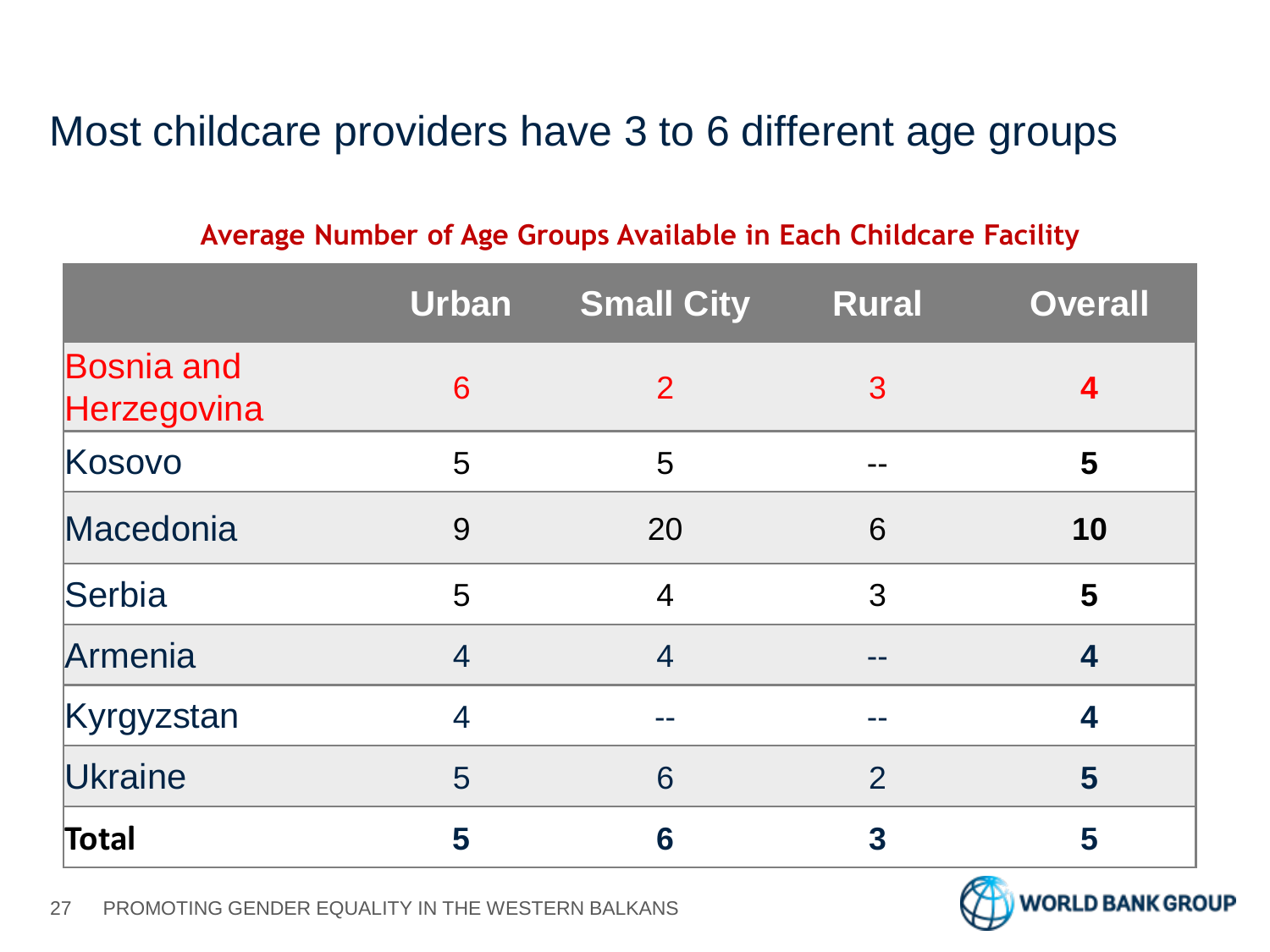#### Service providers are focused on older children



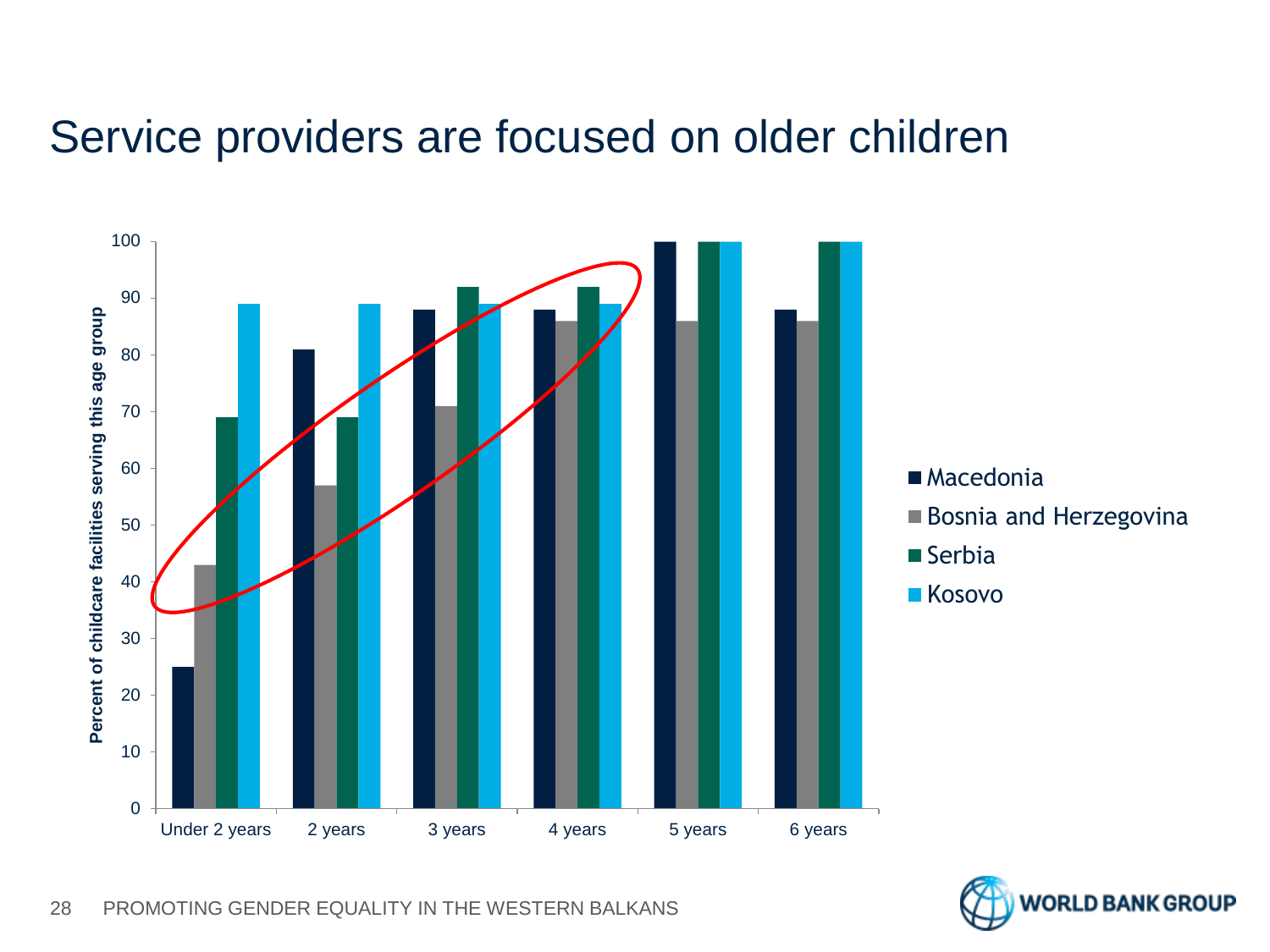### This translates to fewer spaces available for younger children in childcare facilities



#### **Total number of spaces available by children's age**

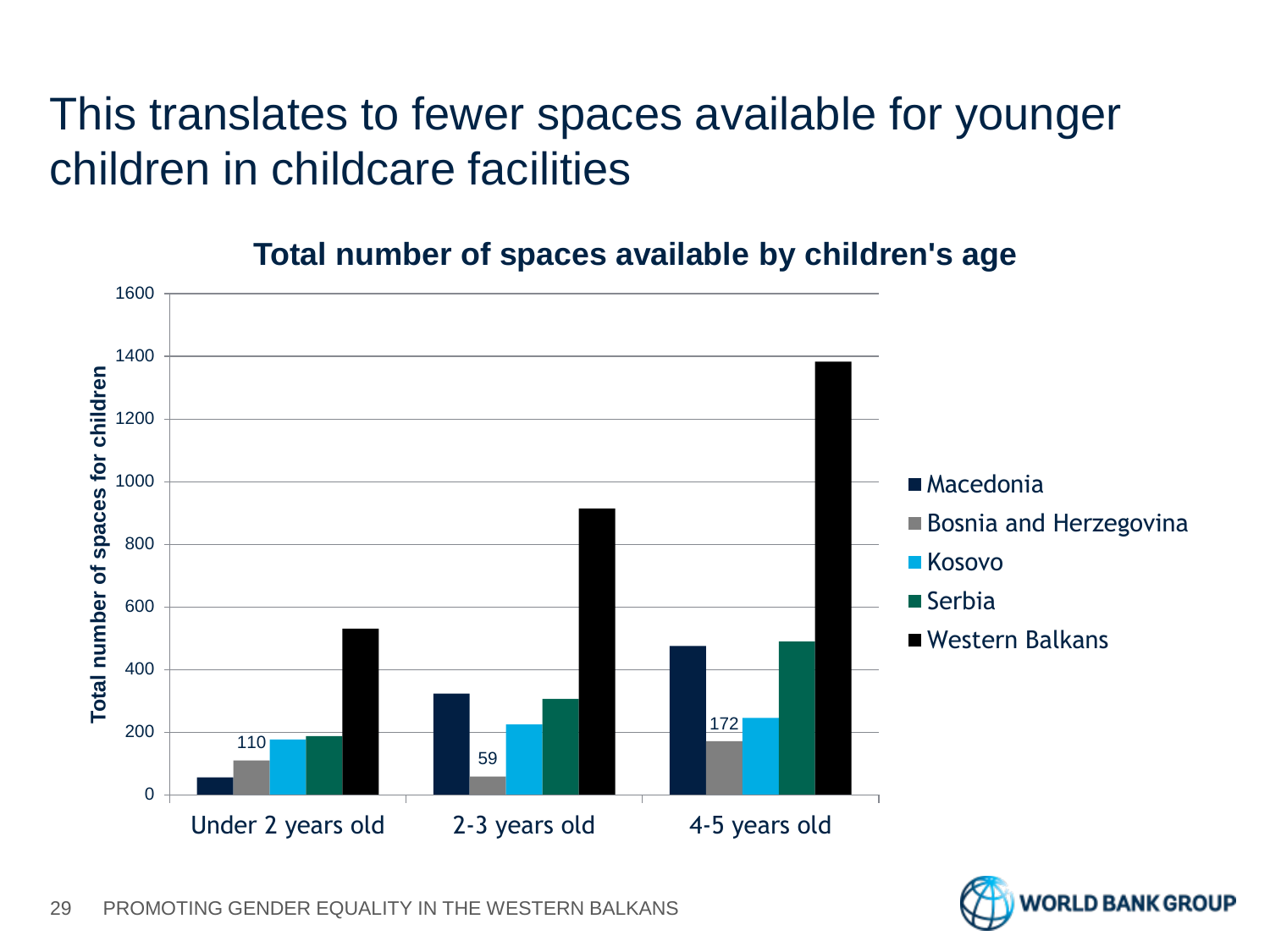Most childcare providers in the region are always or usually operating at their maximum capacity



**"How often is this provider at capacity?"**

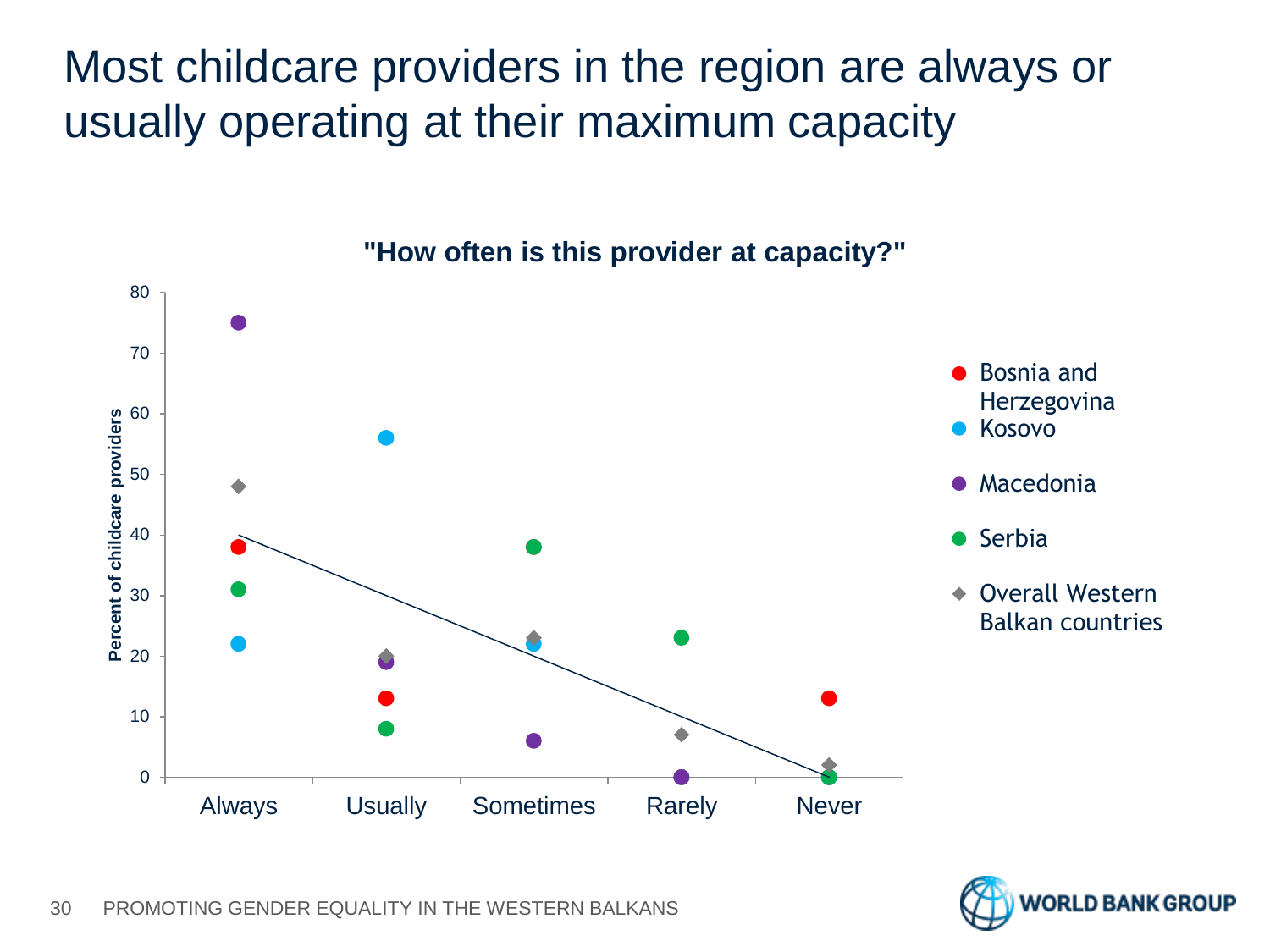## Public facilities are at maximum capacity more often than private facilities



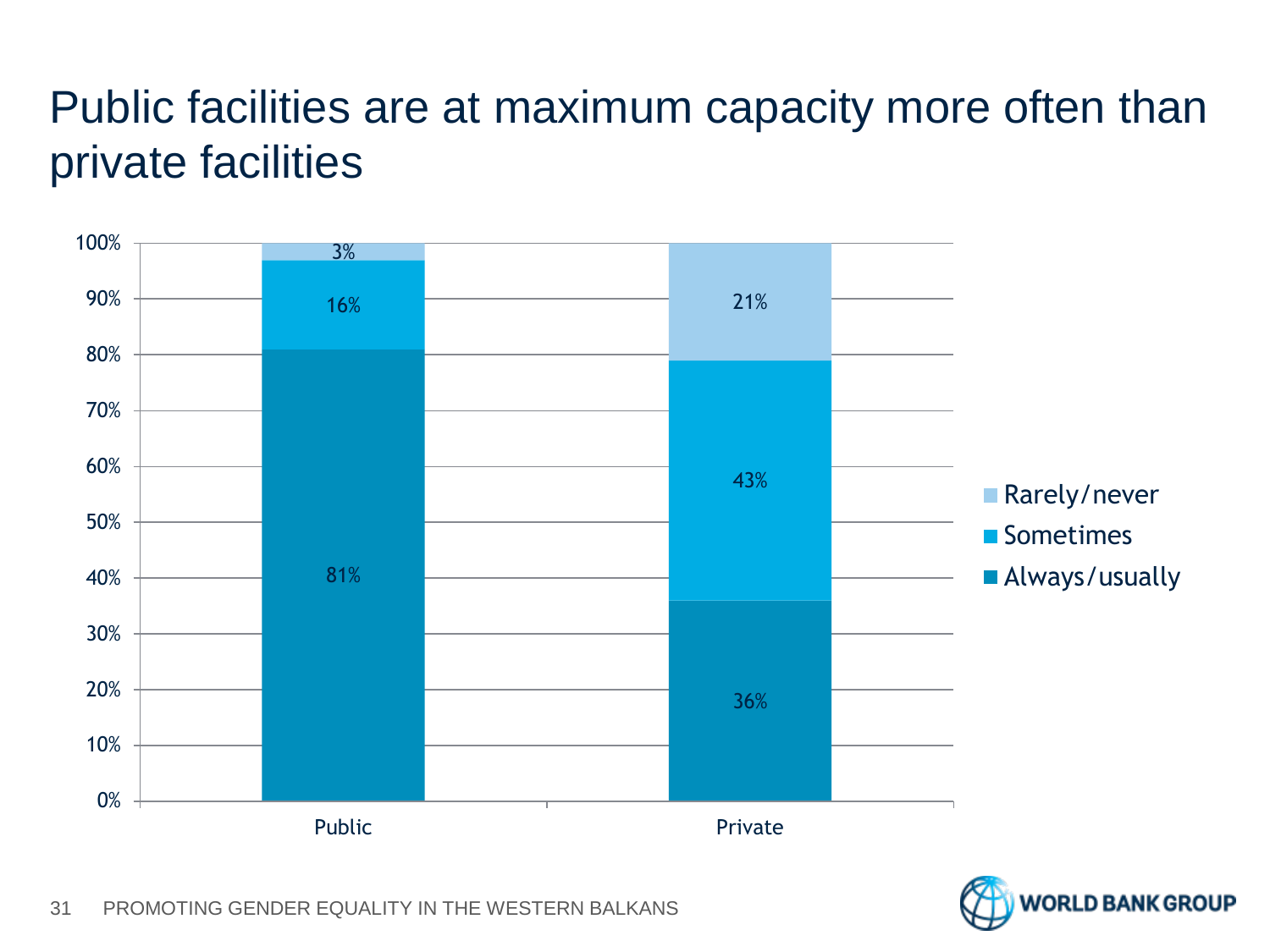About half of childcare providers do not accept new clients right away. Nearly a third refer clients to a waitlist (average 47 people in waitlist)



#### **"Is this childcare provider currently accepting new clients?**

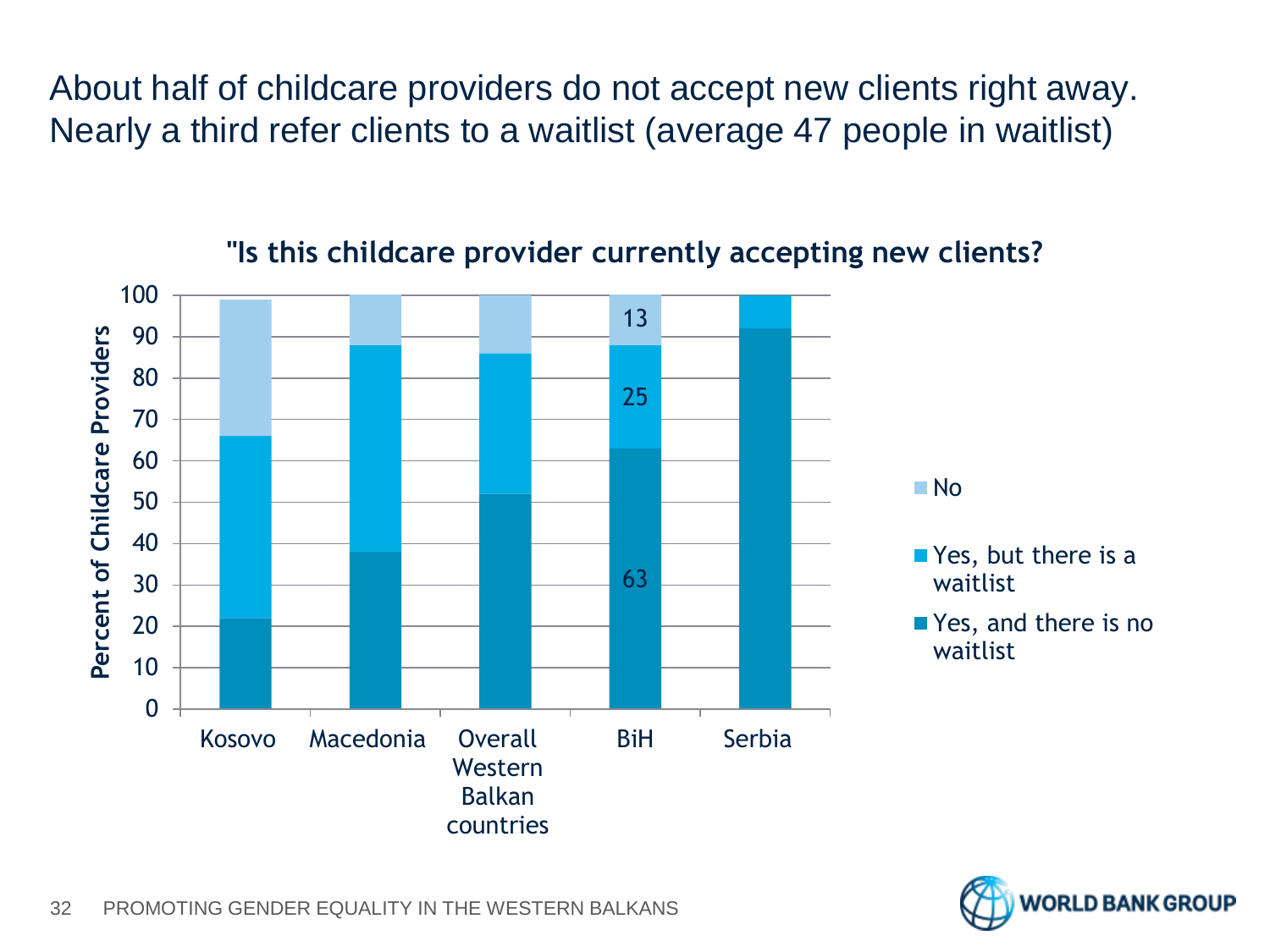Even when a child is accepted into a provider, the family may not be able to use the childcare services year round



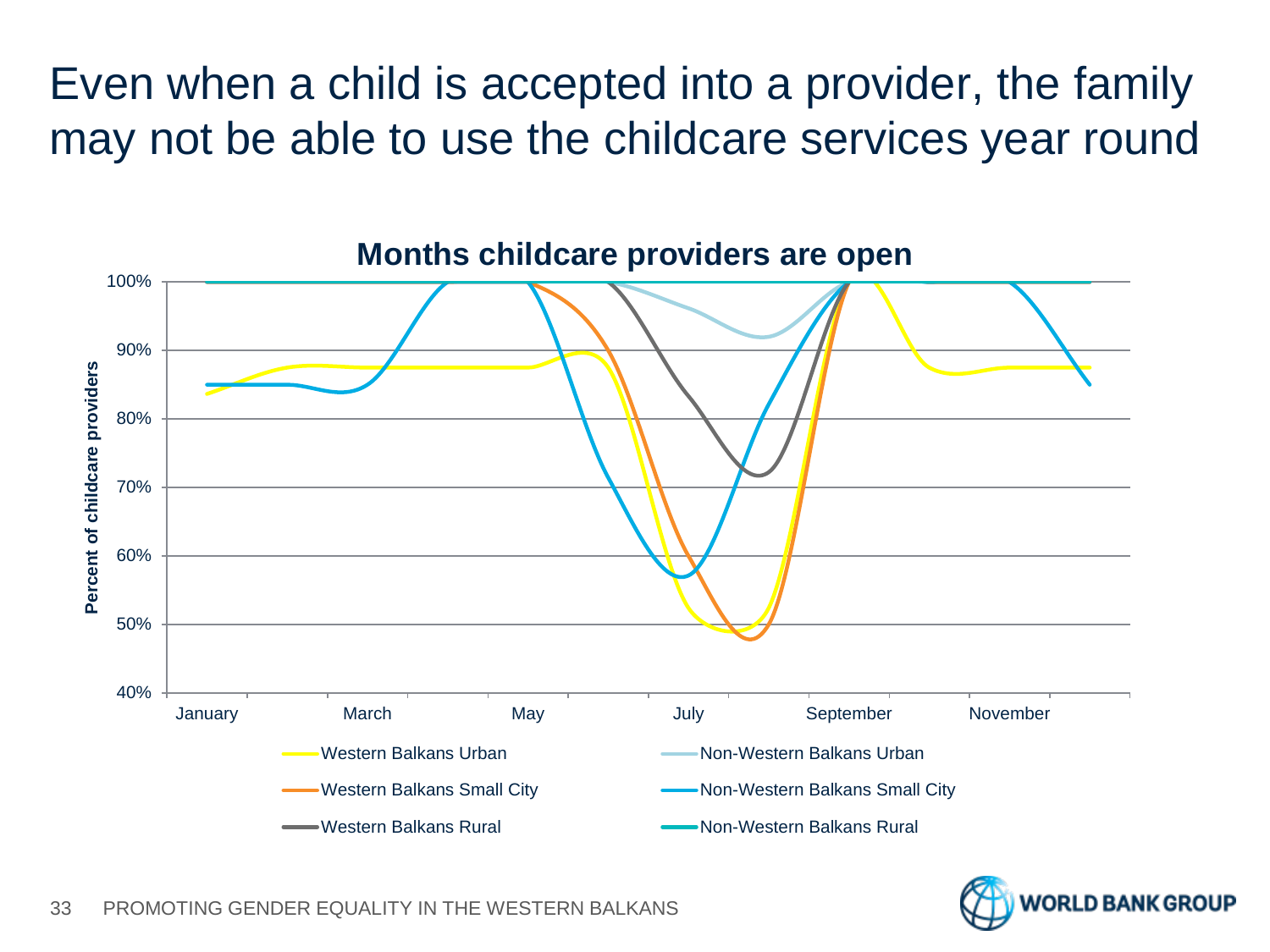## During the weekdays, childcare providers tend to open early, but very few are open after 6 pm.



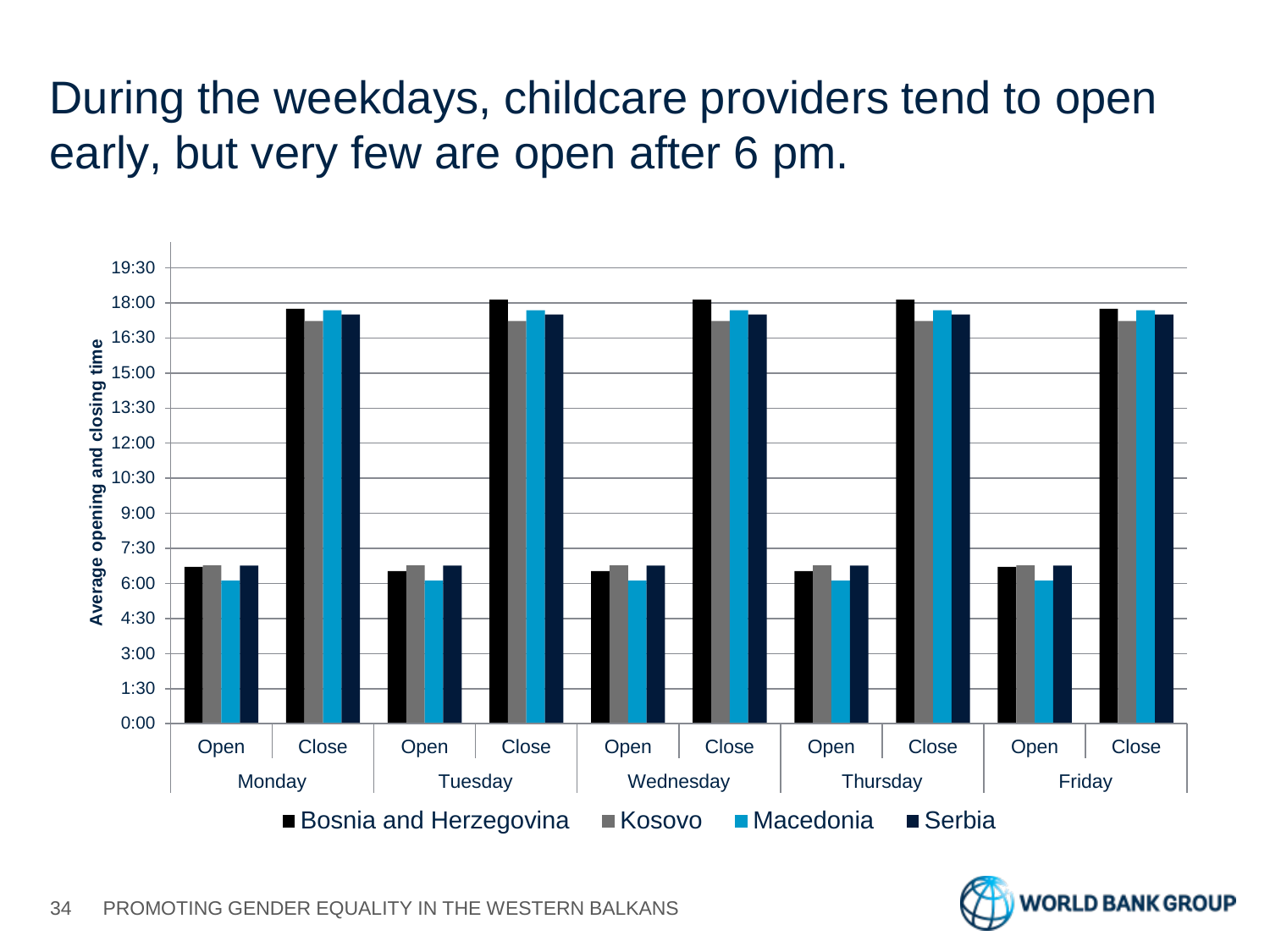### Most childcare providers in the region provide full-day care

|                                  | <b>One Half-Day</b><br><b>Session</b> | <b>Two Half-Day</b><br><b>Sessions</b> | <b>Full-Day</b><br><b>Session Only</b> | <b>Full-Day and</b><br><b>Half-Day</b><br><b>Sessions</b> |
|----------------------------------|---------------------------------------|----------------------------------------|----------------------------------------|-----------------------------------------------------------|
| <b>Bosnia and</b><br>Herzegovina | $0\%$                                 | $0\%$                                  | 71%                                    | 29%                                                       |
| Kosovo                           | $0\%$                                 | $0\%$                                  | 89%                                    | 11%                                                       |
| Macedonia                        | 0%                                    | $0\%$                                  | 88%                                    | 13%                                                       |
| Serbia                           | 8%                                    | $0\%$                                  | 54%                                    | 38%                                                       |
| Armenia                          | $0\%$                                 | $0\%$                                  | 100%                                   | $0\%$                                                     |
| Kyrgyzstan                       | $0\%$                                 | 16%                                    | 79%                                    | 5%                                                        |
| <b>Ukraine</b>                   | 4%                                    | 4%                                     | 93%                                    | $0\%$                                                     |
| <b>Total</b>                     | 2%                                    | 3%                                     | 86%                                    | 9%                                                        |

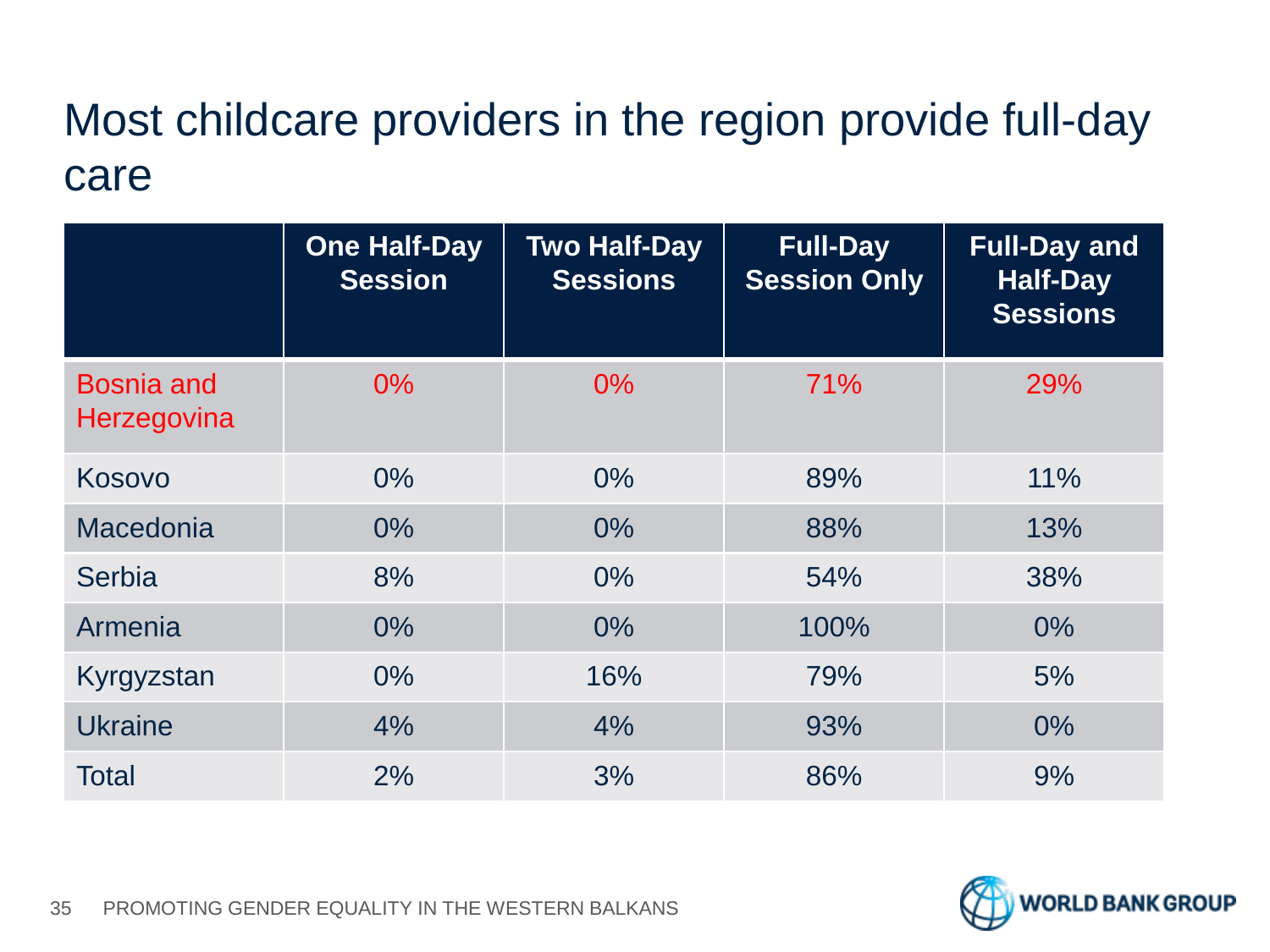# Childcare is almost never free of charge

- **Cost for a full day of childcare at a public provider:**
- Only 3% are free of charge
- The other 97% require a monthly payment
- **Cost for a full day of childcare at a private provider:**
- None in the sample are free of charge
- 83% require a monthly payment
- 8% require an entry deposit
- **More than 80% of childcare providers in the Western Balkans offer discounts**
- Number of children from that family who go to our center
- Monthly incomes of family

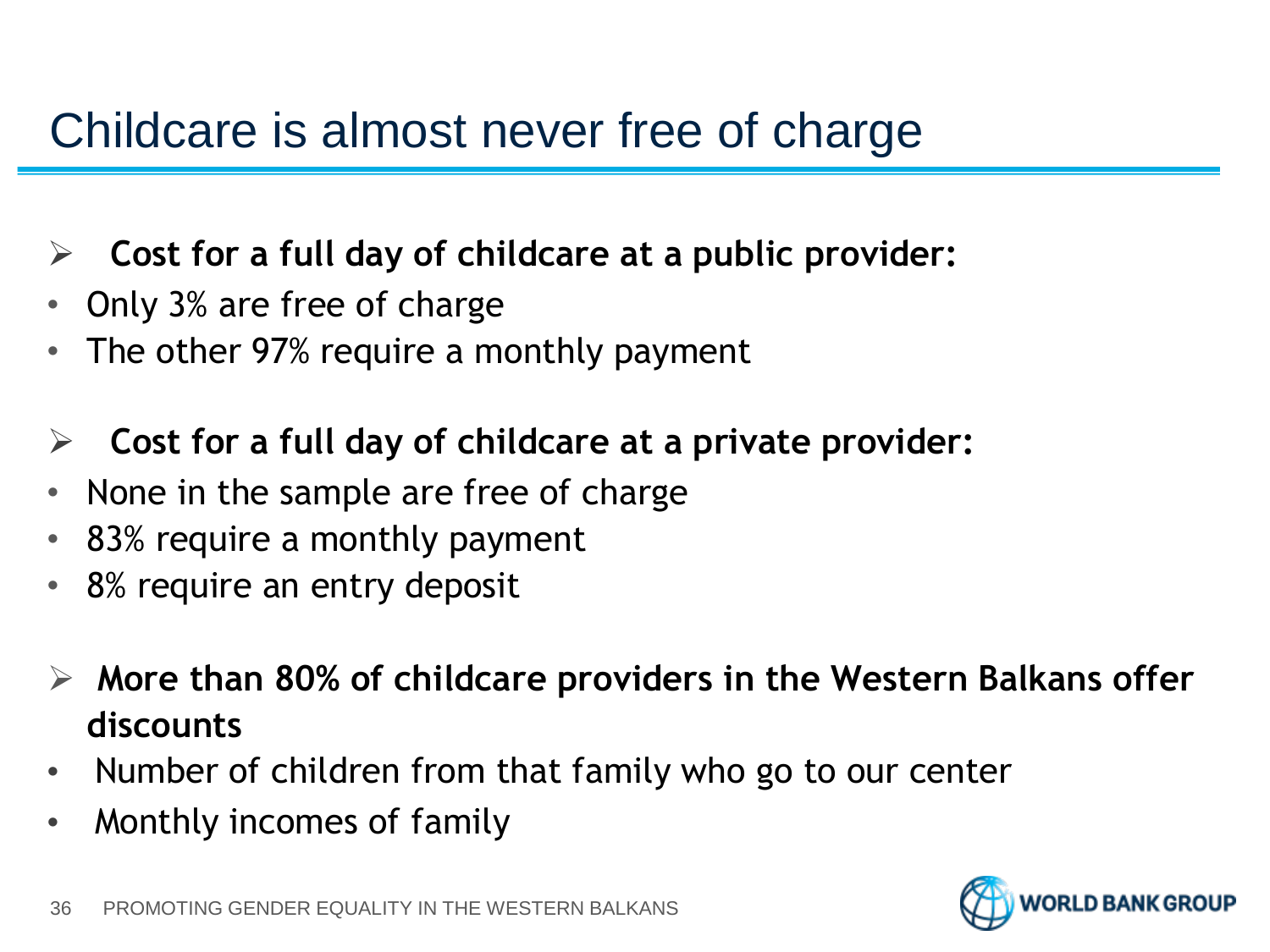### Childcare Pricing Example:

A Middle-Class Neighborhood in Sarajevo

#### **Full-day childcare**

- Offered by both providers (1 public, 1 private)
- The public provider requires a monthly payment of 140 BAM (72 Euro)
- The private provider cares specifically for abandoned children and is free of charge

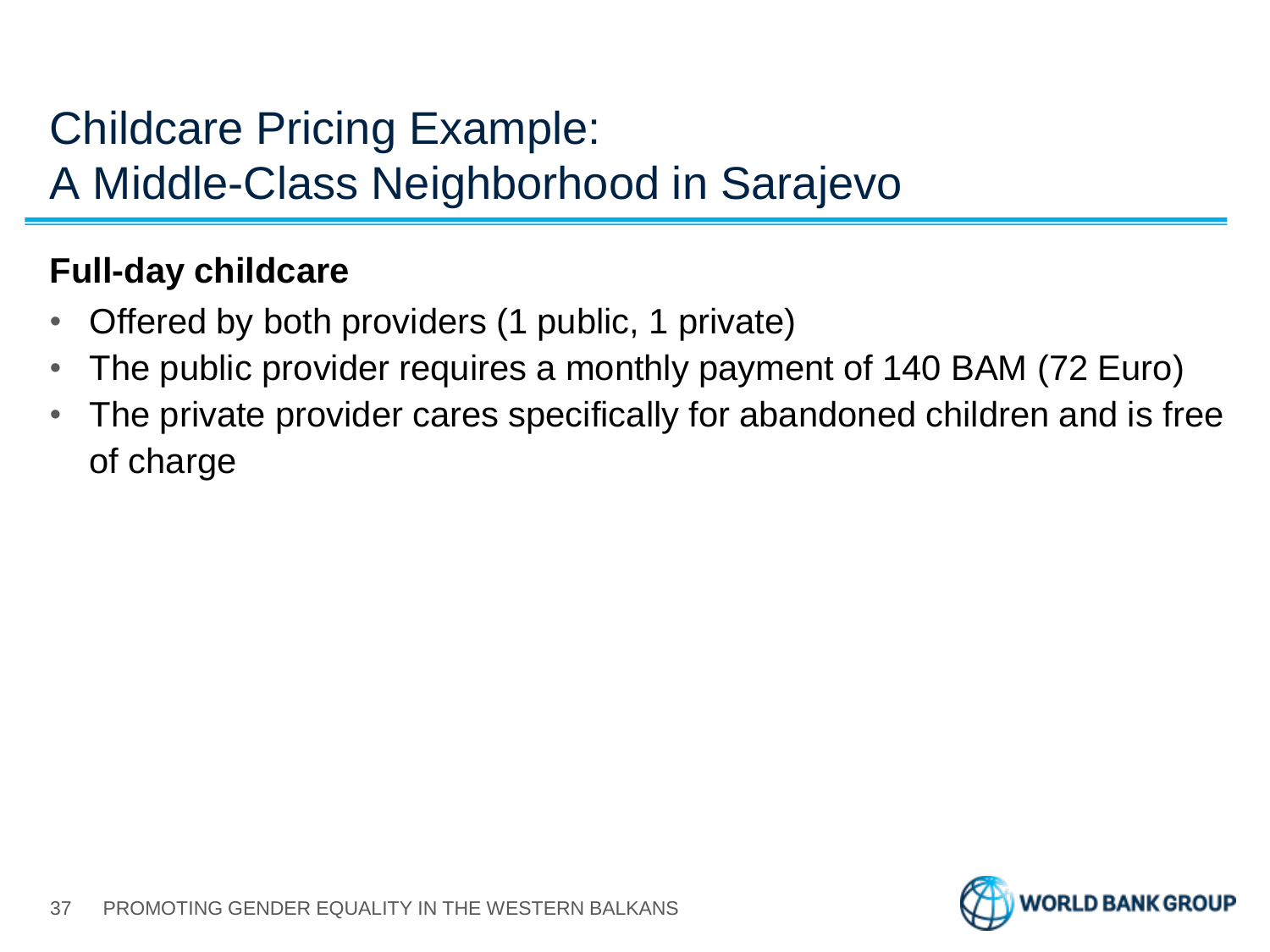# **Measuring quality of childcare**

*Methodology: Principal component analysis method was used in order to create quality indices. All inputs in the index varied between 0 and 1 and each sub-quality index was standardized to a scale between 0-100.* 

38

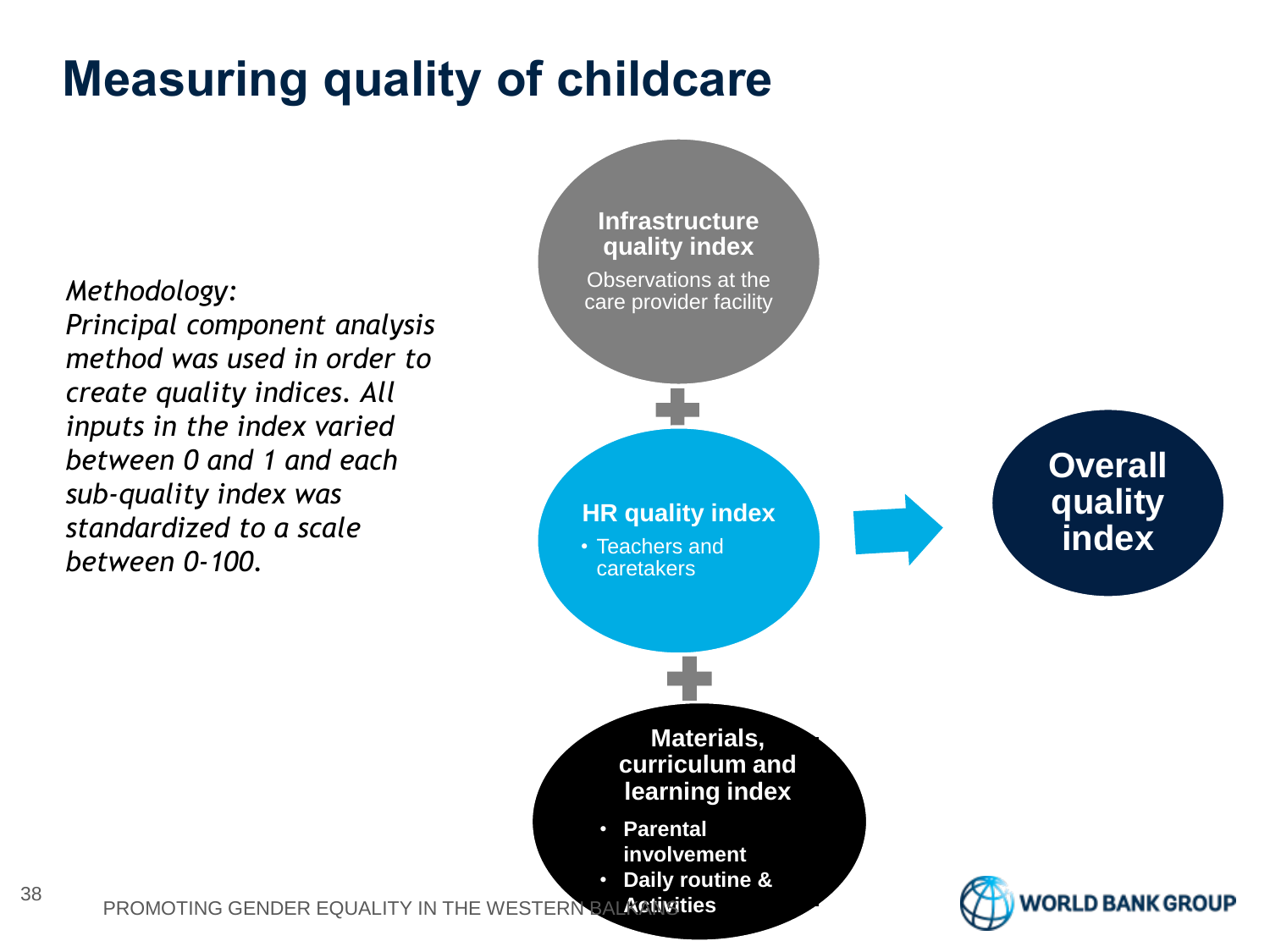## **Quality in Bosnia and Herzegovina:** Challenges in curriculum and learning materials



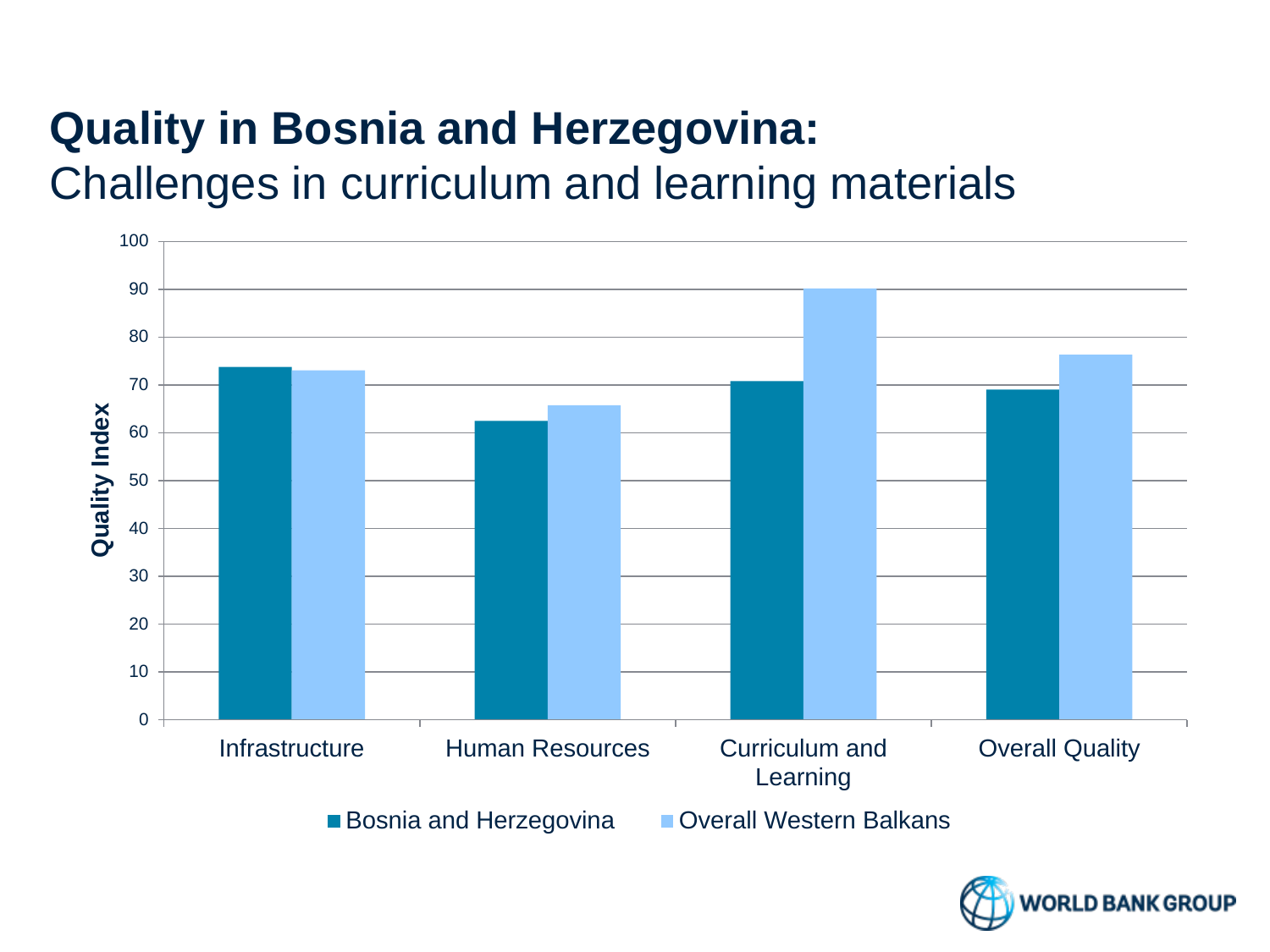Public providers have lower infrastructure quality in the Western Balkans, but do better on HR and curriculum and learning



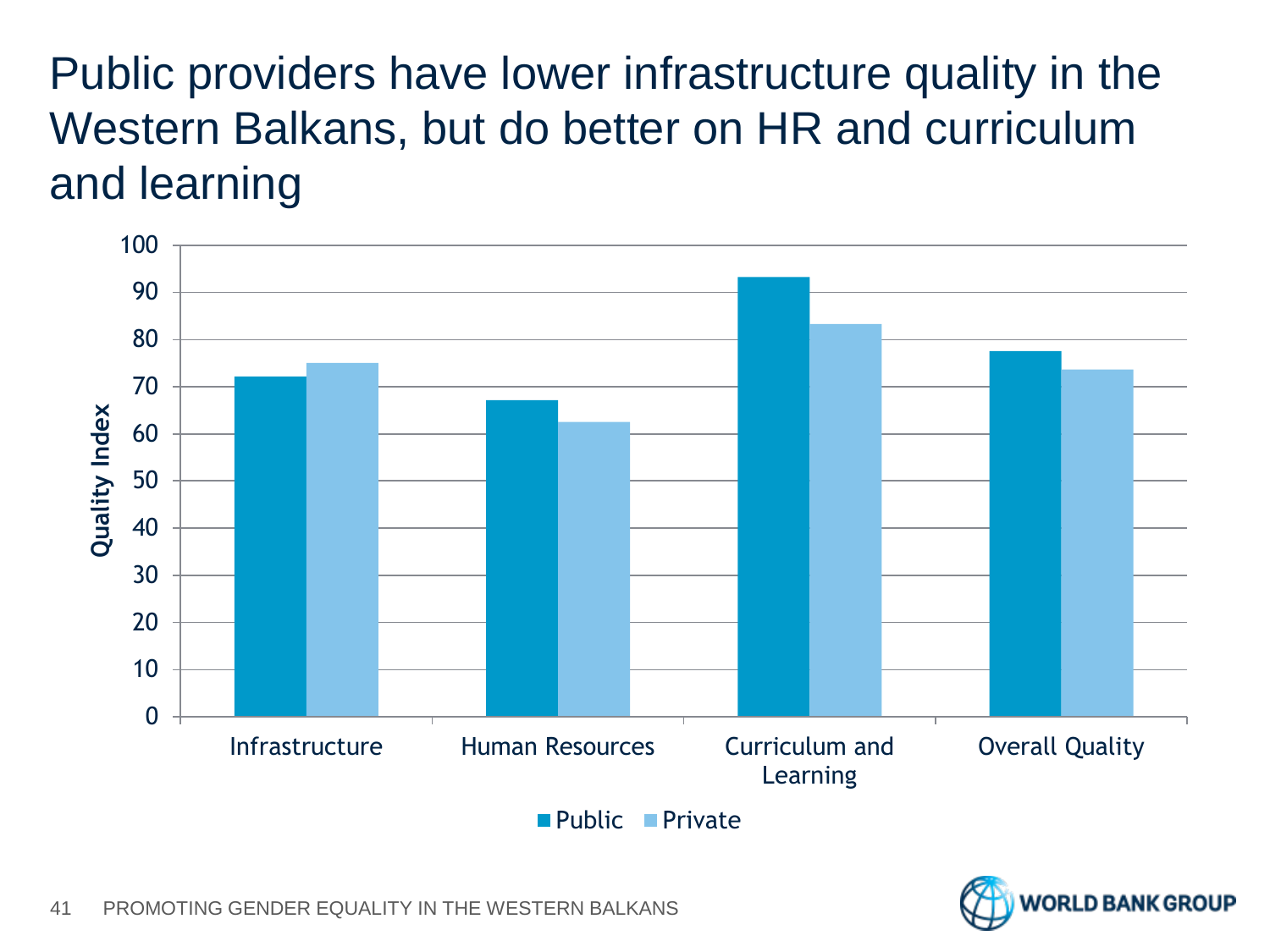Demand for childcare: Gender norms & ideas about quality of care may inhibit the use of formal childcare in some countries



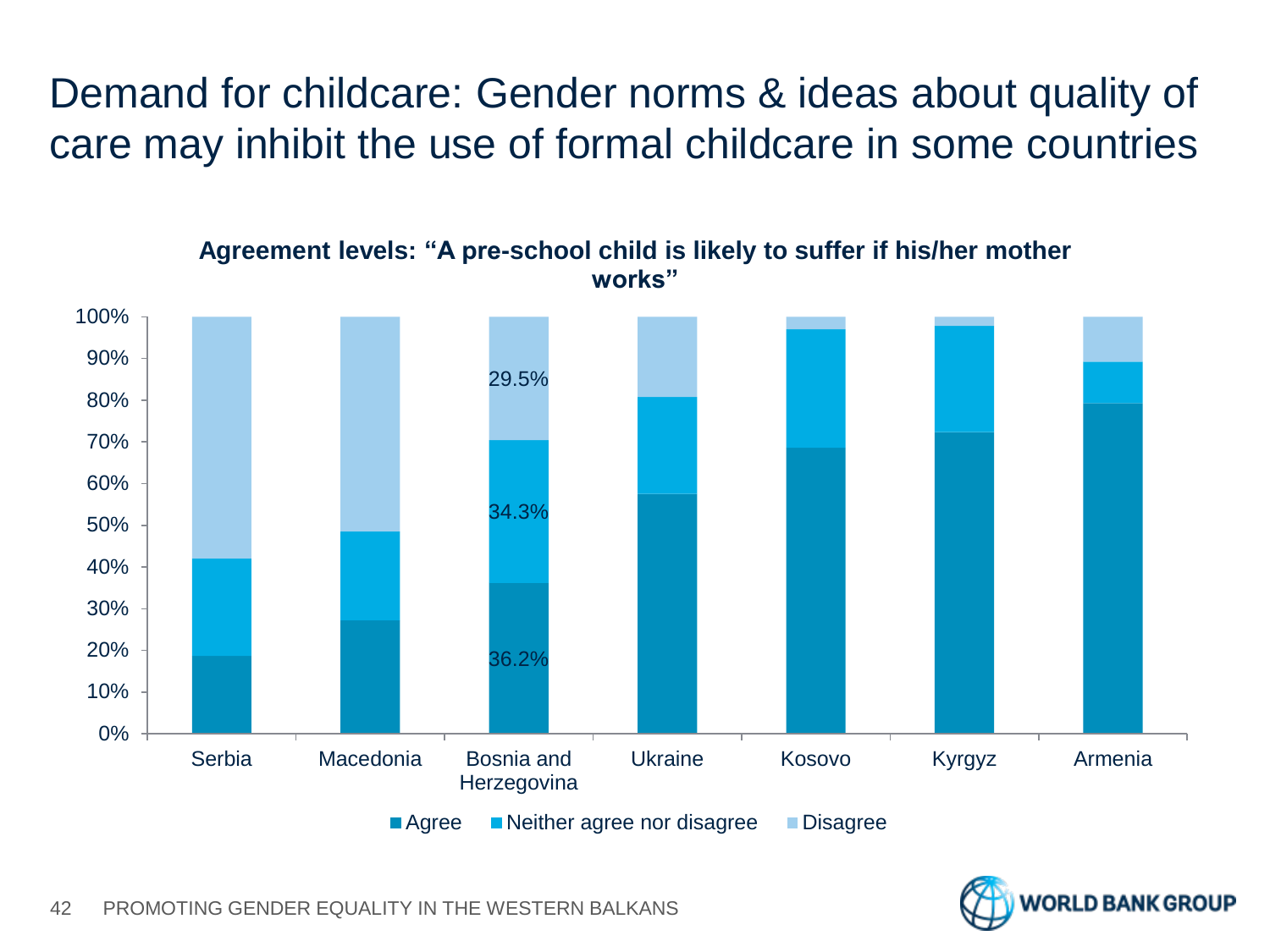# Most childcare needs are met by informal care or a combination of formal and informal care

| Percentage of women in the study who use different childcare arrangements |                  |                              |                                         |                       |  |  |
|---------------------------------------------------------------------------|------------------|------------------------------|-----------------------------------------|-----------------------|--|--|
|                                                                           | Formal Care Only | <b>Informal Care</b><br>Only | Both Informal and<br><b>Formal Care</b> | No Additional<br>Care |  |  |
| Armenia                                                                   | 4%               | 32%                          | 61%                                     | 4%                    |  |  |
| <b>Bosnia and</b><br><b>Herzegovina</b>                                   | 4%               | 45%                          | 31%                                     | 21%                   |  |  |
| Kosovo                                                                    | 0%               | 100%                         | $0\%$                                   | 0%                    |  |  |
| <b>Kyrgyz</b>                                                             | 0%               | 83%                          | 13%                                     | 3%                    |  |  |
| Macedonia                                                                 | 0%               | 75%                          | 25%                                     | 0%                    |  |  |
| Serbia                                                                    | 0%               | 50%                          | 50%                                     | 0%                    |  |  |
| <b>Ukraine</b>                                                            | 0%               | 50%                          | 50%                                     | 0%                    |  |  |
| Total                                                                     | $1\%$            | 61%                          | 33%                                     | 4%                    |  |  |

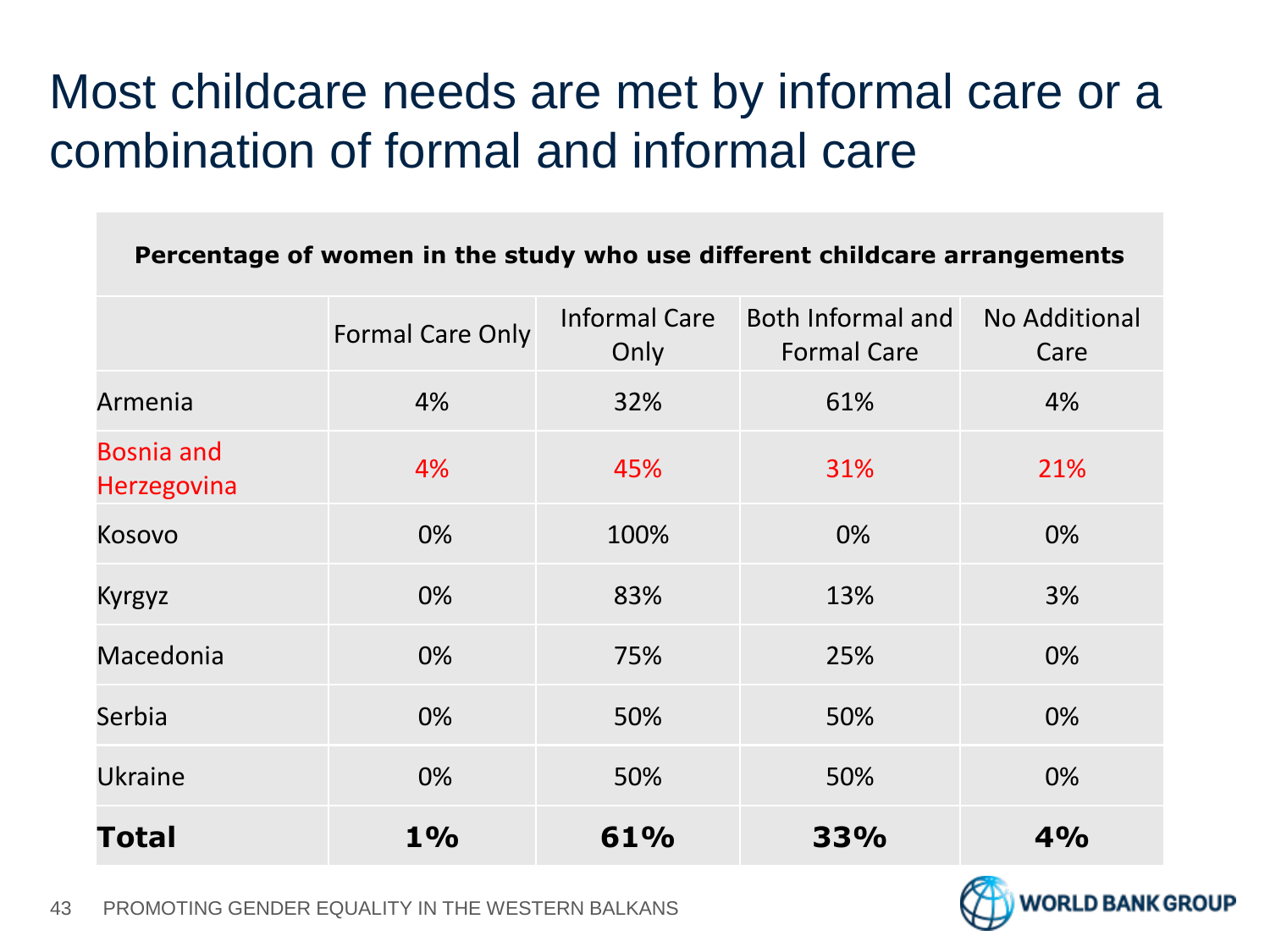# Eldercare: As with childcare, the balance of private and public providers varies significantly by country

|                               | <b>Public Providers</b> | <b>Number of</b> Number of Private<br><b>Providers</b> | <b>Total</b><br><b>Providers</b> |
|-------------------------------|-------------------------|--------------------------------------------------------|----------------------------------|
| <b>Bosnia and Herzegovina</b> | 5                       | $\overline{0}$                                         | 5                                |
| Kosovo                        | 2                       | $\Omega$                                               | $\overline{2}$                   |
| <b>Serbia</b>                 | 3                       | $\overline{4}$                                         | $\overline{\mathbf{z}}$          |
| Macedonia                     | 2                       | 3                                                      | 5                                |
| Kyrgyzstan                    | 3                       | $\overline{2}$                                         | 5                                |
| Armenia                       | $\overline{0}$          | $\overline{2}$                                         | $\overline{2}$                   |
| <b>Ukraine</b>                | $\mathbf{1}$            | $\overline{0}$                                         | 1                                |
| <b>Total</b>                  | 16                      | 11                                                     | 27                               |

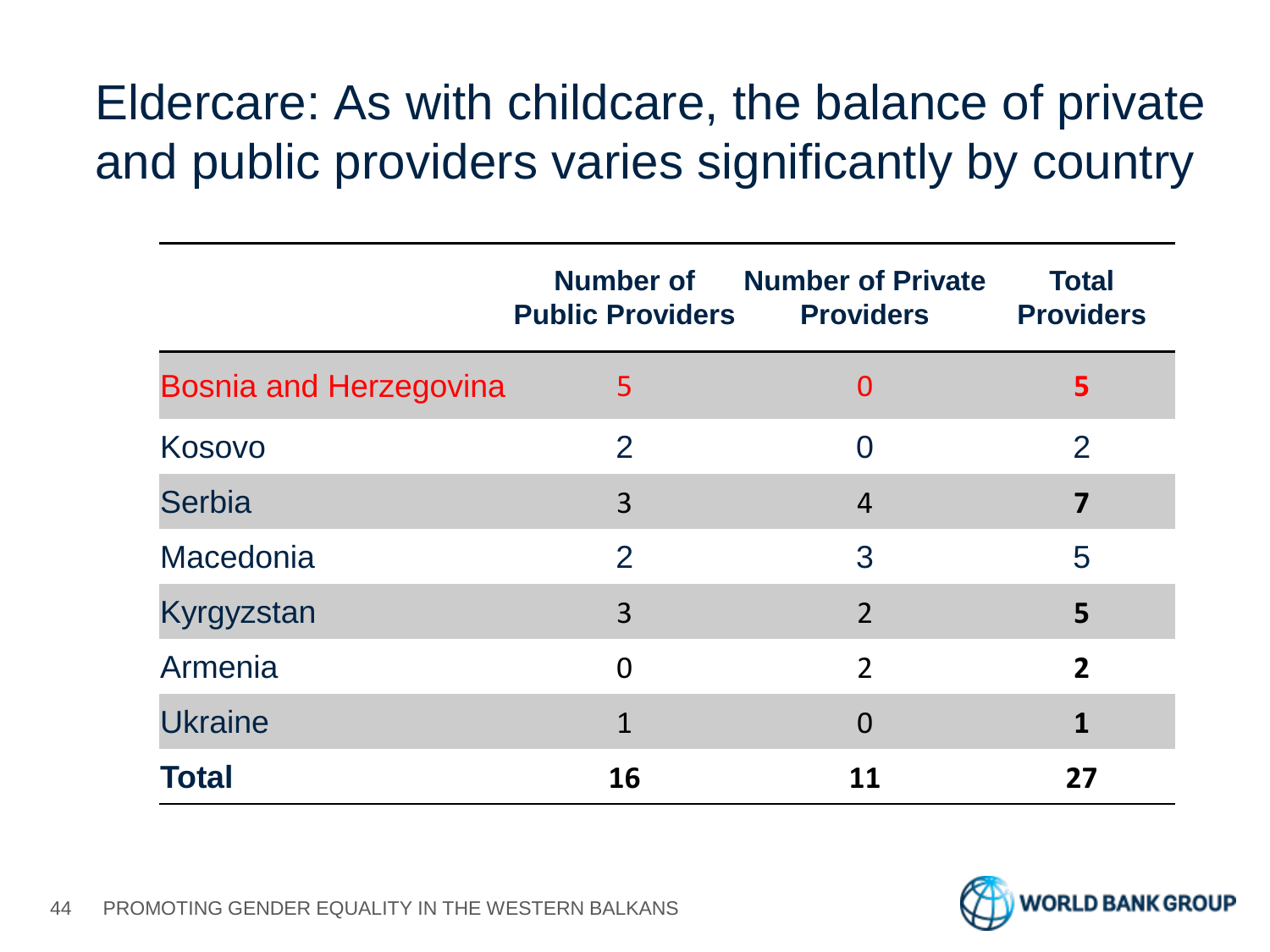### There are very few, if any, eldercare providers in rural areas

|                                  | <b>Urban</b>    |                                  | <b>Small City</b>                    |                        |                                  | <b>Rural</b>                         |                        |                               |                                      |
|----------------------------------|-----------------|----------------------------------|--------------------------------------|------------------------|----------------------------------|--------------------------------------|------------------------|-------------------------------|--------------------------------------|
|                                  | providers       | Number of Total elders<br>served | Avg elders<br>served per<br>provider | Number of<br>providers | <b>Total</b><br>elders<br>served | Avg elders<br>served per<br>provider | Number of<br>providers | <b>Total elders</b><br>served | Avg elders<br>served per<br>provider |
| <b>Bosnia and</b><br>Herzegovina | $\overline{2}$  | 585                              | 293                                  | $\mathbf{1}$           | 155                              | 155                                  | $\overline{2}$         | 320                           | 160                                  |
| Kosovo                           | $\mathbf{1}$    | 110                              | 110                                  | $\mathbf{1}$           | 20                               | 20                                   | $\overline{0}$         | $\overline{0}$                |                                      |
| Macedonia                        | $\overline{2}$  | 173                              | 87                                   | $\overline{2}$         | 20                               | 10                                   | $\mathbf{1}$           | 20                            | 20                                   |
| <b>Serbia</b>                    | $6\phantom{1}6$ | 936                              | 156                                  | $\mathbf{1}$           | 220                              | 110                                  | $\overline{0}$         | $\overline{0}$                |                                      |
| Armenia                          | $\overline{2}$  | 42                               | 21                                   | $\mathbf 0$            | $\overline{0}$                   | $-$                                  | $\mathbf 0$            | $\overline{0}$                | --                                   |
| Kyrgyzstan                       | $\overline{2}$  | 955                              | 478                                  | $\overline{2}$         | 131                              | 131                                  | $\mathbf{1}$           | 11                            | 11                                   |
| <b>Ukraine</b>                   | $\mathbf 0$     | $\boldsymbol{0}$                 | --                                   | $\mathbf{1}$           | 250                              | 250                                  | $\mathbf 0$            | $\mathbf 0$                   |                                      |

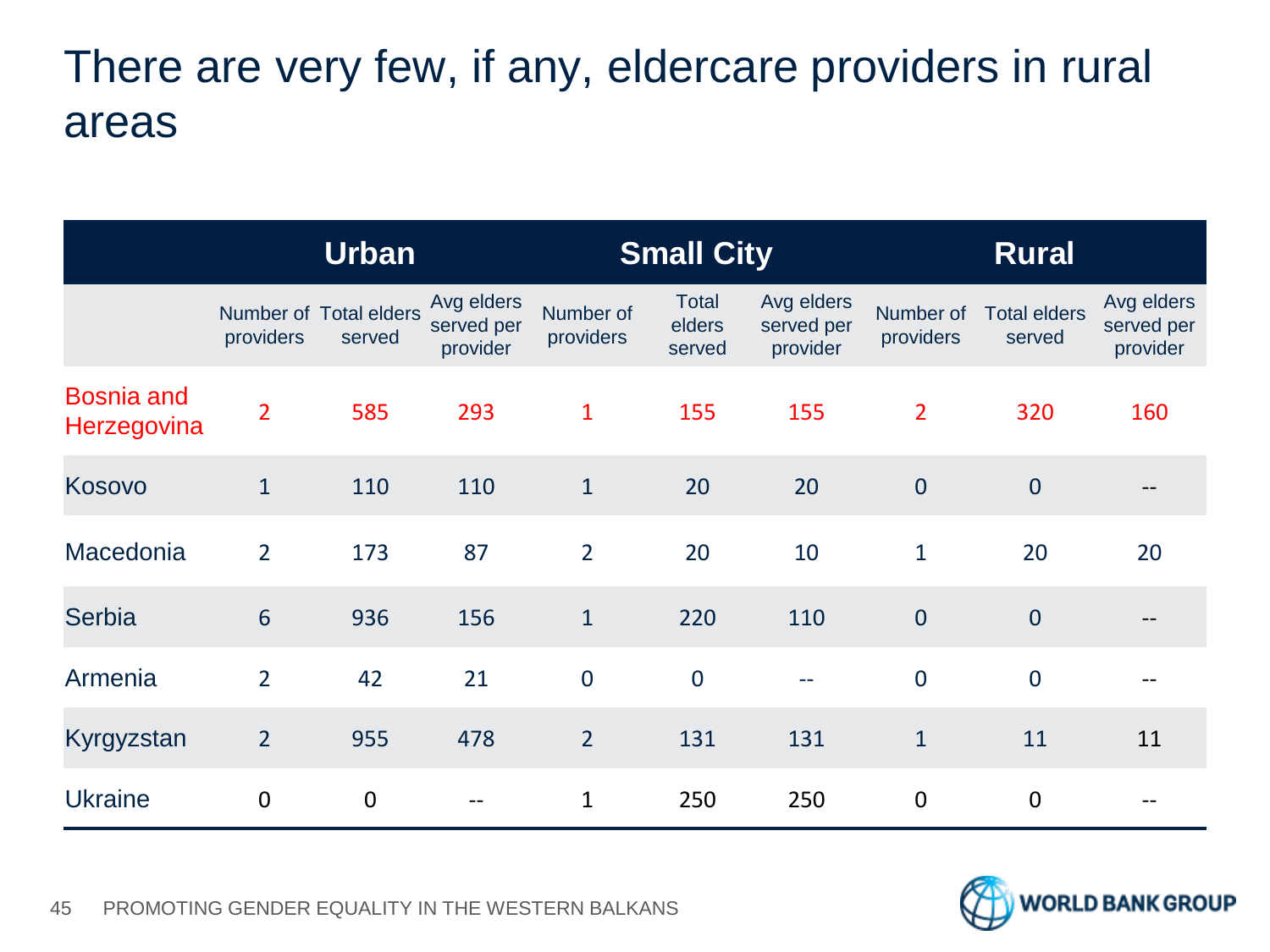Three-quarters of eldercare providers in the Western Balkans are always or usually operating at maximum capacity



#### **"How often is this eldercare provider at capacity?"**

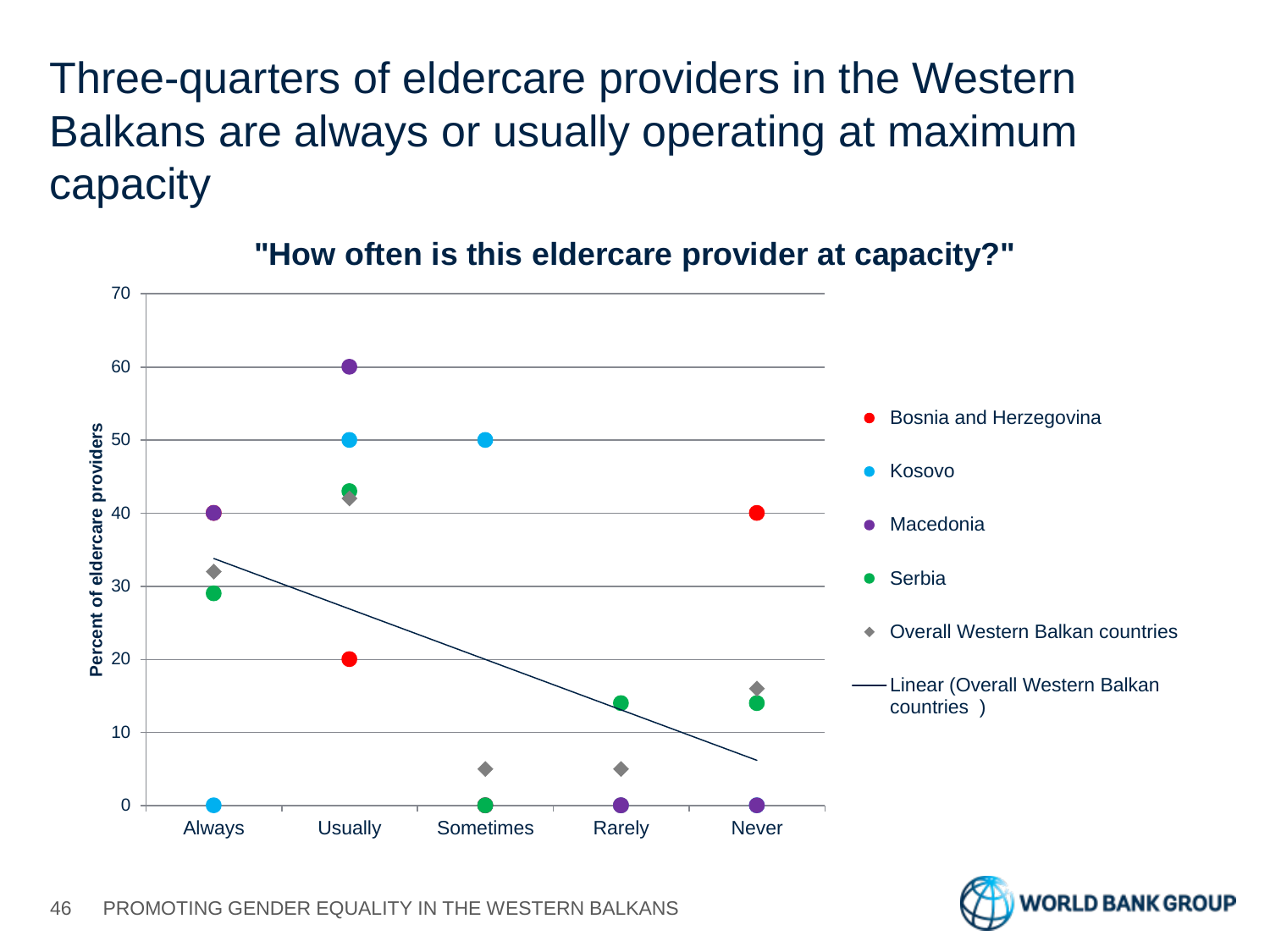## 58% of eldercare providers in the Western Balkans do not accept new client –waitlist (1-45 people).



**IRLD BANK GROUP** 

**"Is this eldercare provider currently accepting new clients?"**

47 PROMOTING GENDER EQUALITY IN THE WESTERN BALKANS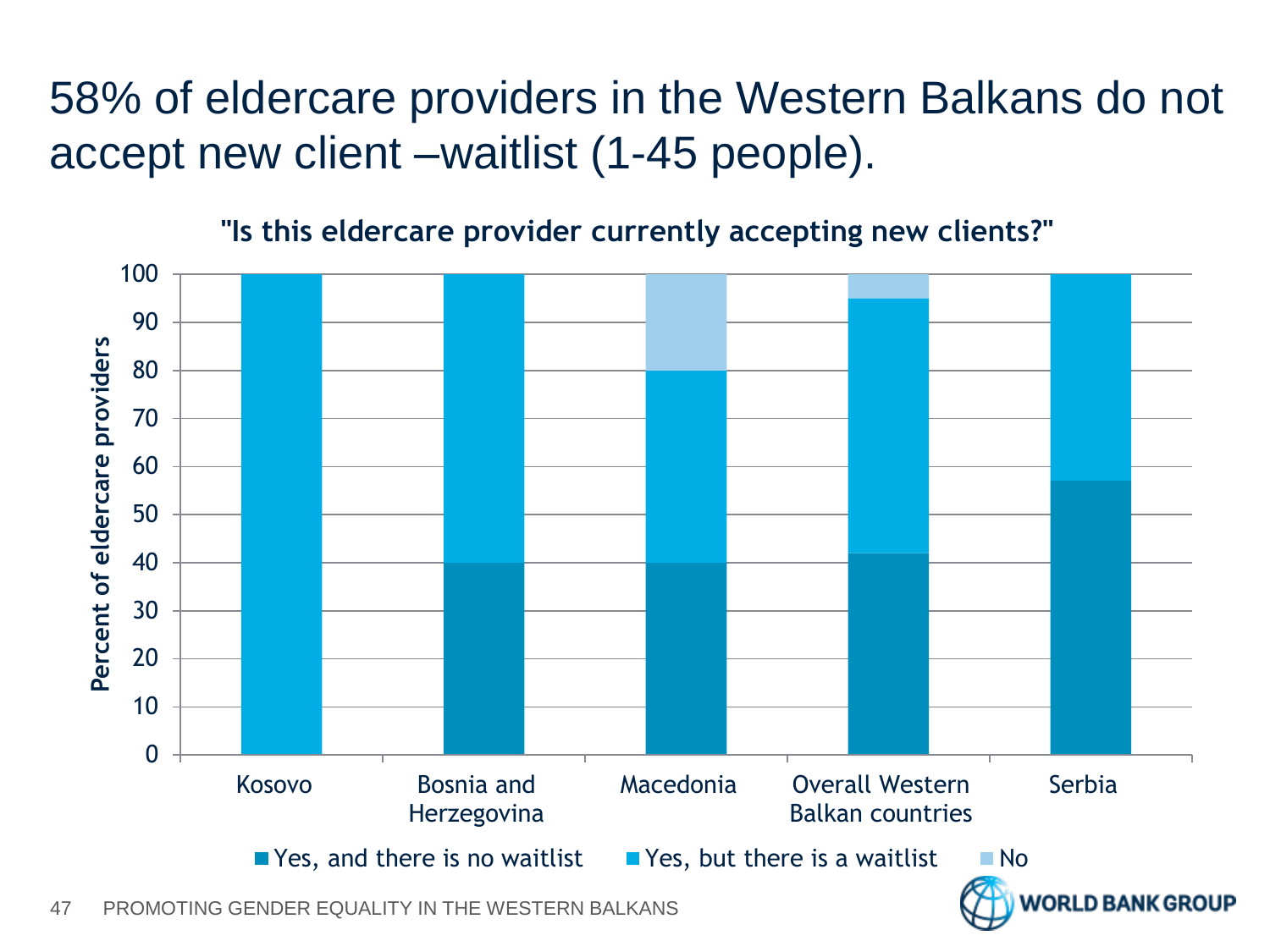## No Free Eldercare in the Western Balkans

- $\triangleright$  Live-in eldercare facilities in the sample
- 0 reported that they offer care free of charge.
- 83% charge a monthly fee
- 27% charge using a different scheme.
- $\triangleright$  Unlike childcare providers, only 1/3 of eldercare providers offer price reductions for certain services, individuals, or families.
- Based on elders' monthly income (5 providers)
- Based on family situation (3 providers).

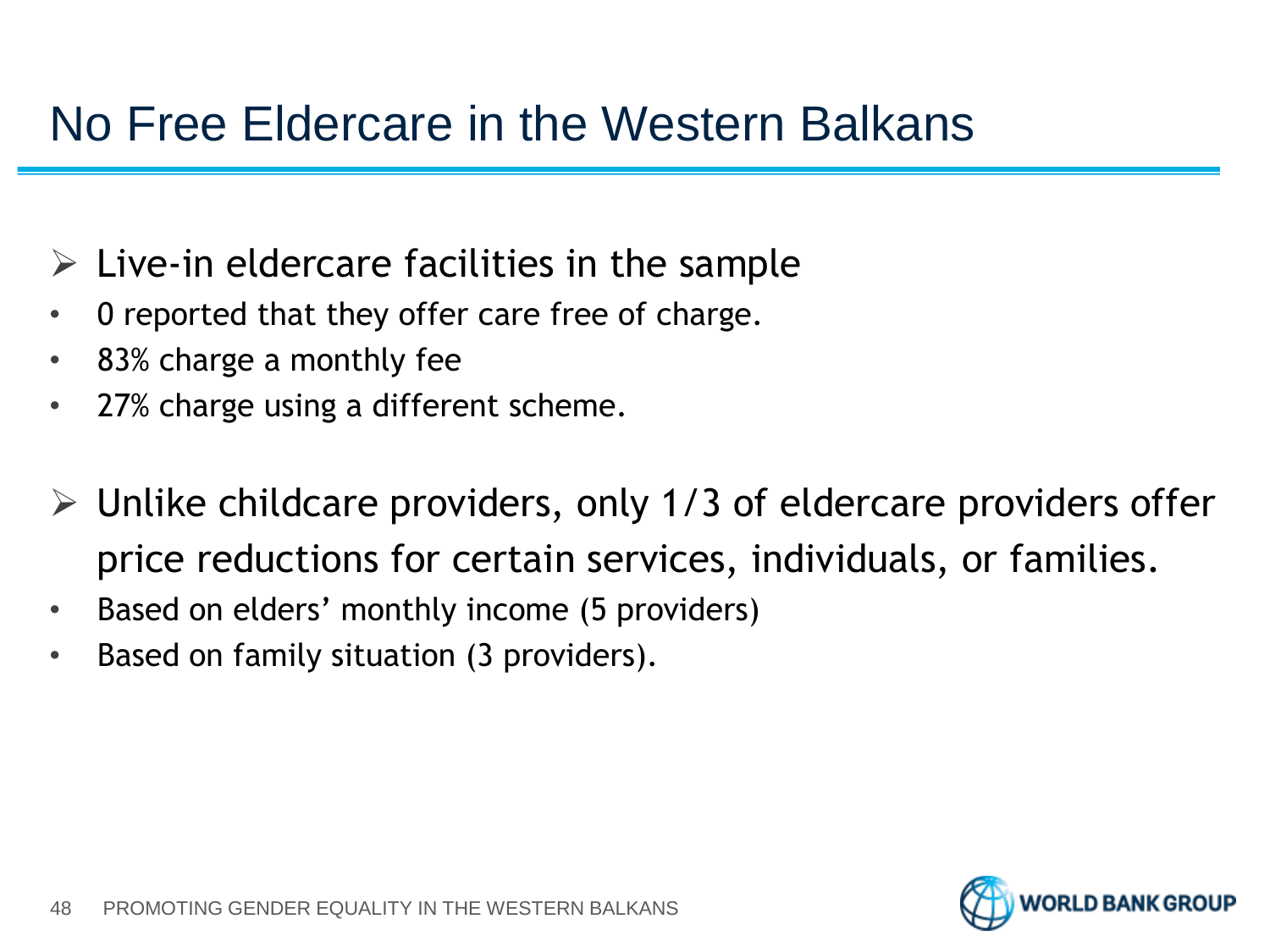# Pricing Example: A Middle-Class Neighborhood in Belgrade

- 6 providers service the neighborhood (2 public, 4 private)
- $\triangleright$  Type of pricing: Monthly fee
- Cost of basic services
- Range: 50,000 59,500 dinar (420-500 Euro)
- Average: 53,000 dinar (446 Euro)
- Public providers: 55,500 (467 Euro)
- Private providers: 51,750 (435 Euro)
- Price reductions
- Discounts based on the type of room (2 private)
- Discount for low-income elders (1 private)
- $\triangleright$  Price increases
- Additional fees for an upgraded room and/or for an elder who has poor health.(2 private)

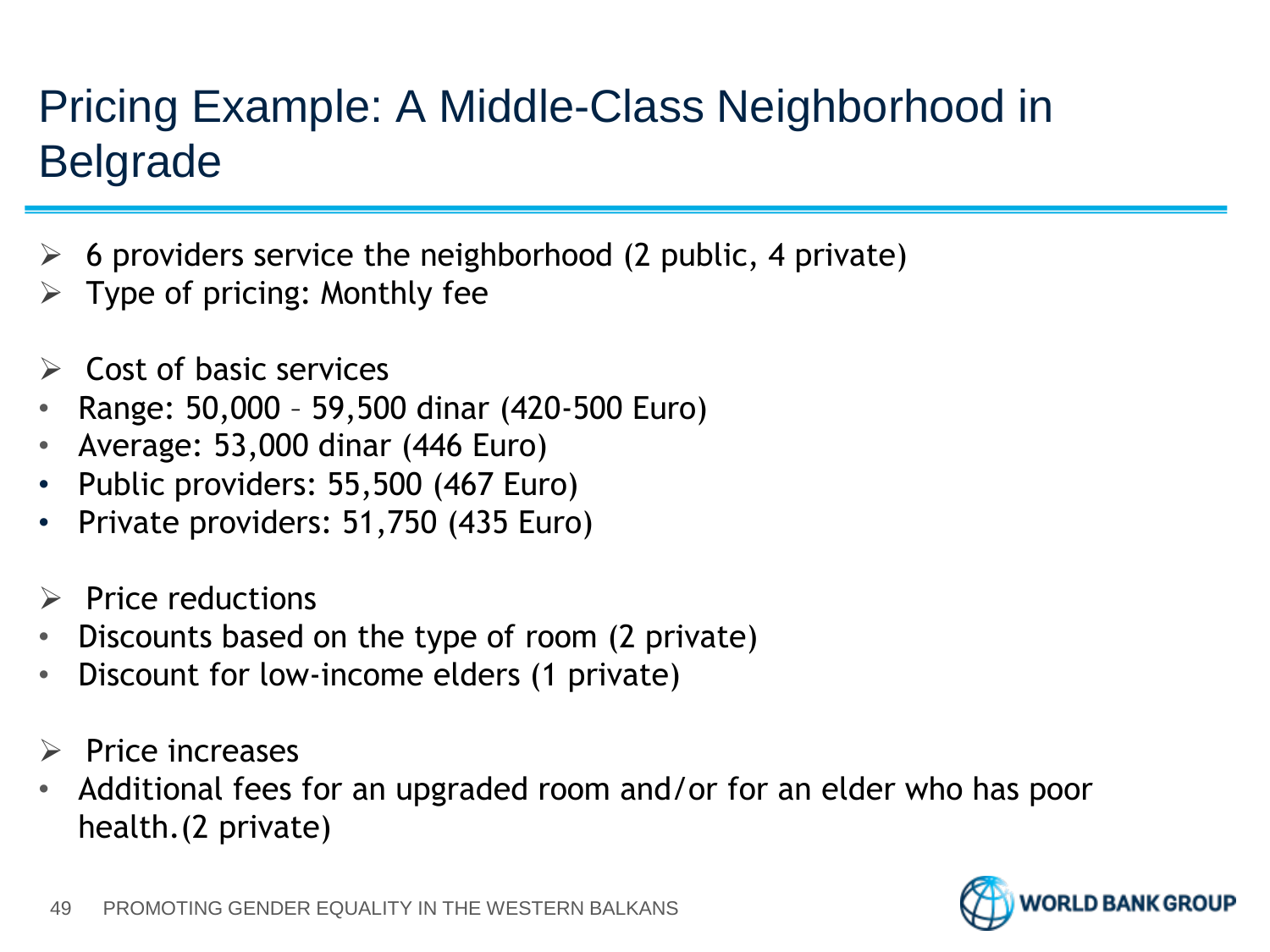# Most eldercare needs are met using only informal care

| Percentage of women in the study who use different eldercare arrangements |                            |                              |                                         |                       |  |  |
|---------------------------------------------------------------------------|----------------------------|------------------------------|-----------------------------------------|-----------------------|--|--|
|                                                                           | <b>Formal Care</b><br>Only | <b>Informal Care</b><br>Only | Both Informal and<br><b>Formal Care</b> | No Additional<br>Care |  |  |
| Armenia                                                                   | 0%                         | 93%                          | 7%                                      | 0%                    |  |  |
| <b>Bosnia and</b><br><b>Herzegovina</b>                                   | 0%                         | 79%                          | 21%                                     | 0%                    |  |  |
| Kosovo                                                                    | 0%                         | 93%                          | 7%                                      | 0%                    |  |  |
| Kyrgyz                                                                    | 0%                         | 100%                         | 0%                                      | 0%                    |  |  |
| Macedonia                                                                 | 0%                         | 84%                          | 16%                                     | 0%                    |  |  |
| Serbia                                                                    | 0%                         | 96%                          | 0%                                      | 4%                    |  |  |
| <b>Ukraine</b>                                                            | 0%                         | 85%                          | 0%                                      | 15%                   |  |  |
| <b>Total</b>                                                              | 0%                         | 90%                          | 8%                                      | 2%                    |  |  |

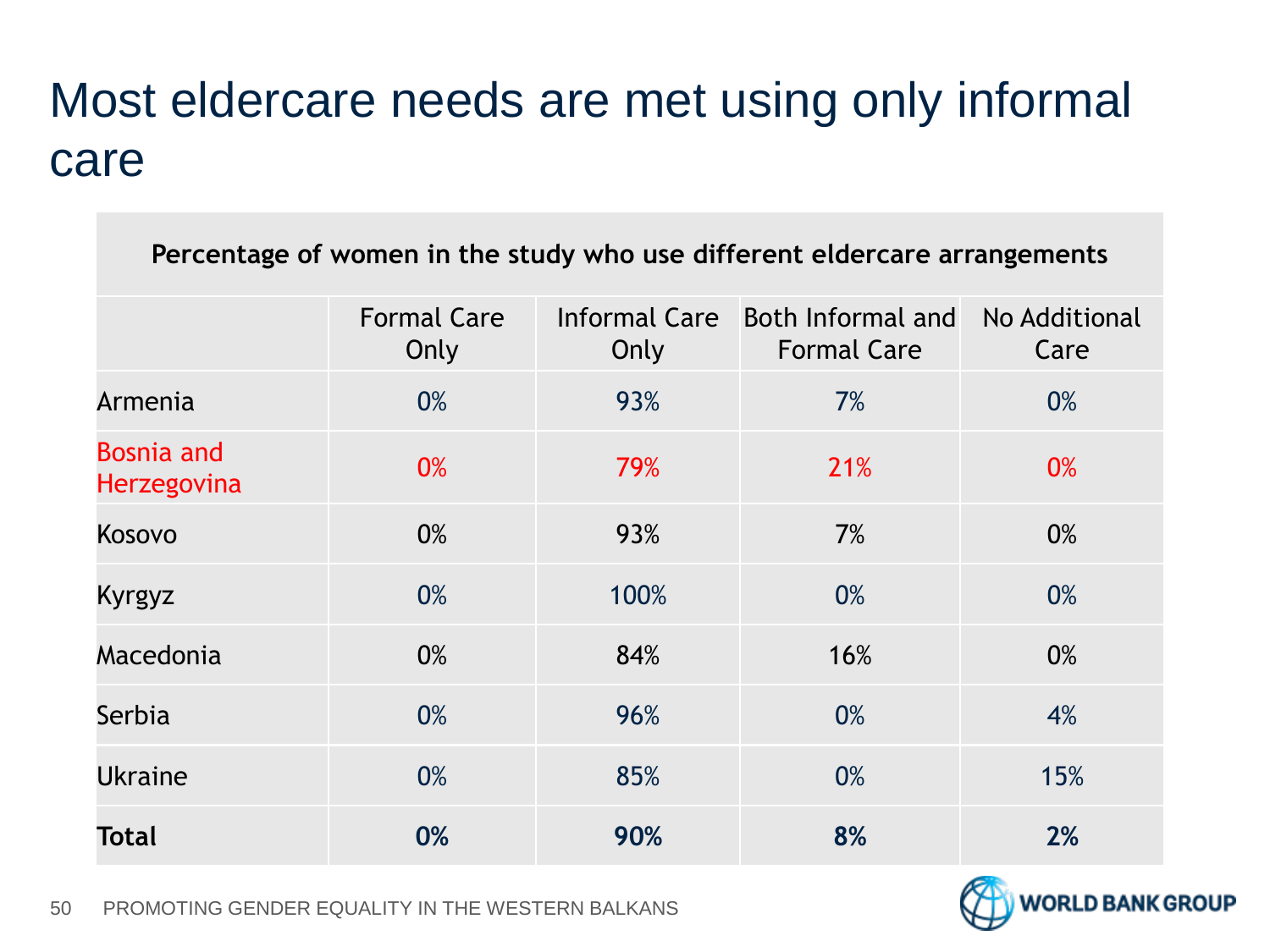### Norms dictate that informal eldercare is mainly a task for women and girls

**Agreement levels: "When parents are in need, daughters should take more caring responsibility than sons"**